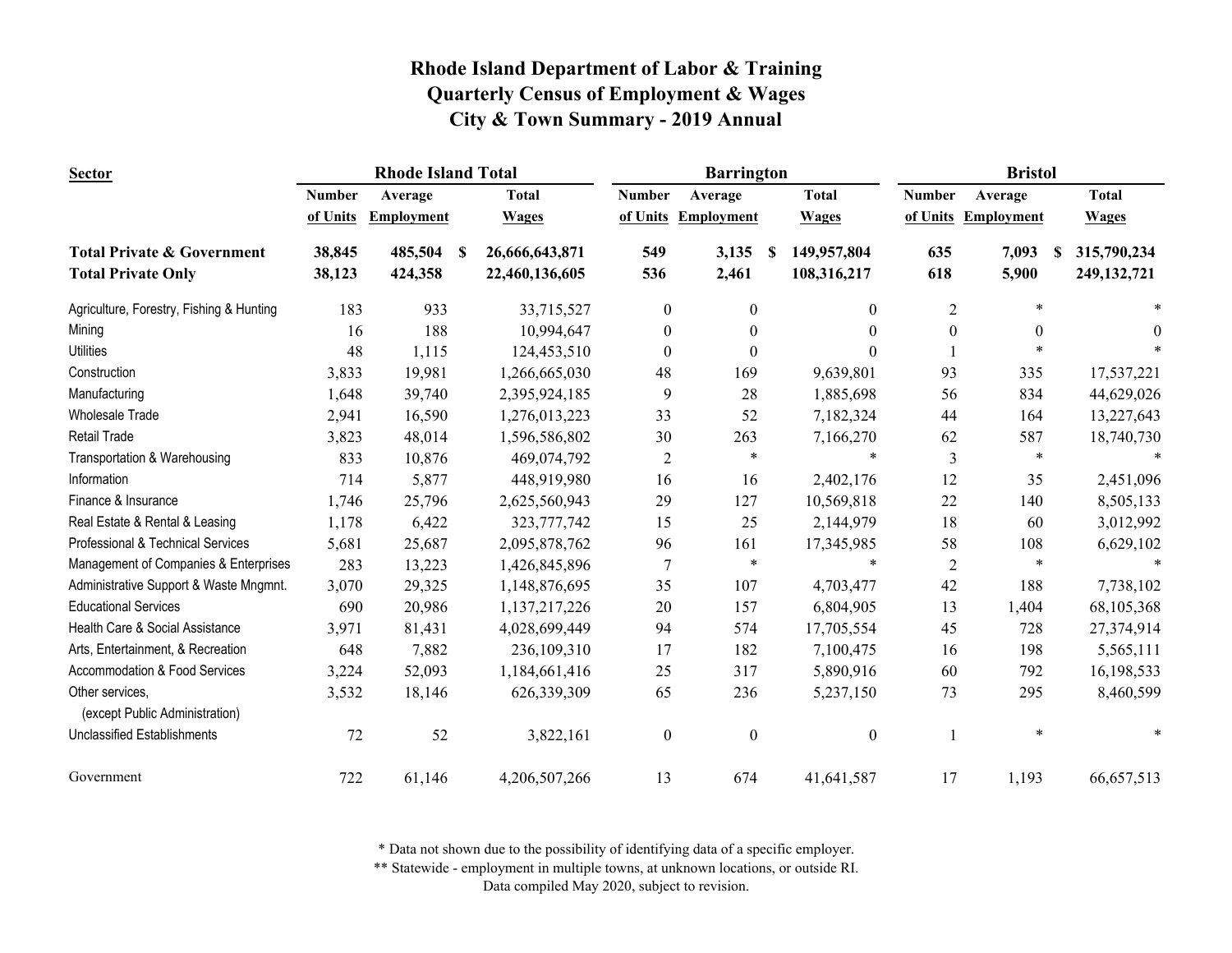| <b>Sector</b>                                     |               | <b>Burrillville</b> |                   |               | <b>Central Falls</b> |                     | Charlestown      |                     |                  |  |
|---------------------------------------------------|---------------|---------------------|-------------------|---------------|----------------------|---------------------|------------------|---------------------|------------------|--|
|                                                   | <b>Number</b> | Average             | <b>Total</b>      | <b>Number</b> | Average              | <b>Total</b>        | <b>Number</b>    | Average             | <b>Total</b>     |  |
|                                                   |               | of Units Employment | <b>Wages</b>      |               | of Units Employment  | <b>Wages</b>        |                  | of Units Employment | <b>Wages</b>     |  |
| <b>Total Private &amp; Government</b>             | 322           | 3,613               | 167,383,061<br>-S | 312           | 2,982                | 127,983,035<br>- \$ | 245              | 1,667               | 77,194,884<br>-S |  |
| <b>Total Private Only</b>                         | 305           | 2,726               | 120,821,789       | 302           | 2,383                | 91,615,380          | 229              | 1,431               | 66,033,371       |  |
| Agriculture, Forestry, Fishing & Hunting          | 3             | $\ast$              | $\ast$            |               | $\ast$               | $\ast$              | 2                | $\ast$              |                  |  |
| Mining                                            | $\theta$      | $\theta$            | 0                 | $\theta$      | $\theta$             | 0                   |                  |                     |                  |  |
| <b>Utilities</b>                                  | 2             |                     |                   | $\Omega$      | $\Omega$             |                     | $\Omega$         | $\theta$            |                  |  |
| Construction                                      | 73            | 270                 | 15,822,885        | 58            | 184                  | 7,775,590           | 51               | 174                 | 9,832,515        |  |
| Manufacturing                                     | 13            | 655                 | 40,264,402        | 27            | 544                  | 22,981,079          | 4                | 241                 | 12,800,462       |  |
| <b>Wholesale Trade</b>                            | 20            | 70                  | 5,208,103         | 3             | $\ast$               | $\ast$              | 11               | 19                  | 1,832,361        |  |
| <b>Retail Trade</b>                               | 20            | 161                 | 4,470,124         | 47            | 257                  | 8,006,455           | 22               | 146                 | 4,482,351        |  |
| Transportation & Warehousing                      | 3             | $\ast$              | $\ast$            | 14            | 33                   | 1,023,871           | 2                | $\ast$              |                  |  |
| Information                                       | 5             | 28                  | 760,842           |               | $\ast$               |                     | 6                | 28                  | 730,899          |  |
| Finance & Insurance                               | 6             | 10                  | 700,865           | 6             | 33                   | 1,250,338           | 11               | 89                  | 6,682,637        |  |
| Real Estate & Rental & Leasing                    |               | $\overline{7}$      | 203,627           | 8             | 22                   | 739,047             | 9                | 39                  | 2,156,111        |  |
| Professional & Technical Services                 | 33            | 57                  | 4,824,280         | 10            | 25                   | 896,530             | 21               | 46                  | 4,319,305        |  |
| Management of Companies & Enterprises             | $\theta$      | $\theta$            | $\theta$          | $\theta$      | $\overline{0}$       | $\Omega$            | $\mathbf{0}$     | $\mathbf{0}$        | $\theta$         |  |
| Administrative Support & Waste Mngmnt.            | 23            | 111                 | 5,110,329         | 21            | 237                  | 14,482,630          | 21               | 63                  | 5,095,718        |  |
| <b>Educational Services</b>                       | 4             | 9                   | 88,271            | 3             | $\ast$               |                     | $\overline{4}$   | $\ast$              |                  |  |
| Health Care & Social Assistance                   | 28            | 580                 | 22,958,434        | 40            | 412                  | 13,540,256          | 20               | 211                 | 8,585,600        |  |
| Arts, Entertainment, & Recreation                 | 6             | 54                  | 945,357           | $\mathbf{0}$  | $\overline{0}$       | $\theta$            | 3                | $\ast$              |                  |  |
| Accommodation & Food Services                     | 28            | 481                 | 8,218,833         | 38            | 278                  | 5,582,461           | 23               | 284                 | 5,915,869        |  |
| Other services,<br>(except Public Administration) | 36            | 123                 | 4,710,896         | 28            | 103                  | 2,838,801           | 22               | 41                  | 1,057,010        |  |
| <b>Unclassified Establishments</b>                | $\mathbf{0}$  | $\boldsymbol{0}$    | $\boldsymbol{0}$  |               | $\ast$               | ∗                   | $\boldsymbol{0}$ | $\boldsymbol{0}$    | $\theta$         |  |
| Government                                        | 17            | 887                 | 46,561,272        | 10            | 599                  | 36, 367, 655        | 16               | 236                 | 11, 161, 513     |  |

\* Data not shown due to the possibility of identifying data of a specific employer.

\*\* Statewide - employment in multiple towns, at unknown locations, or outside RI.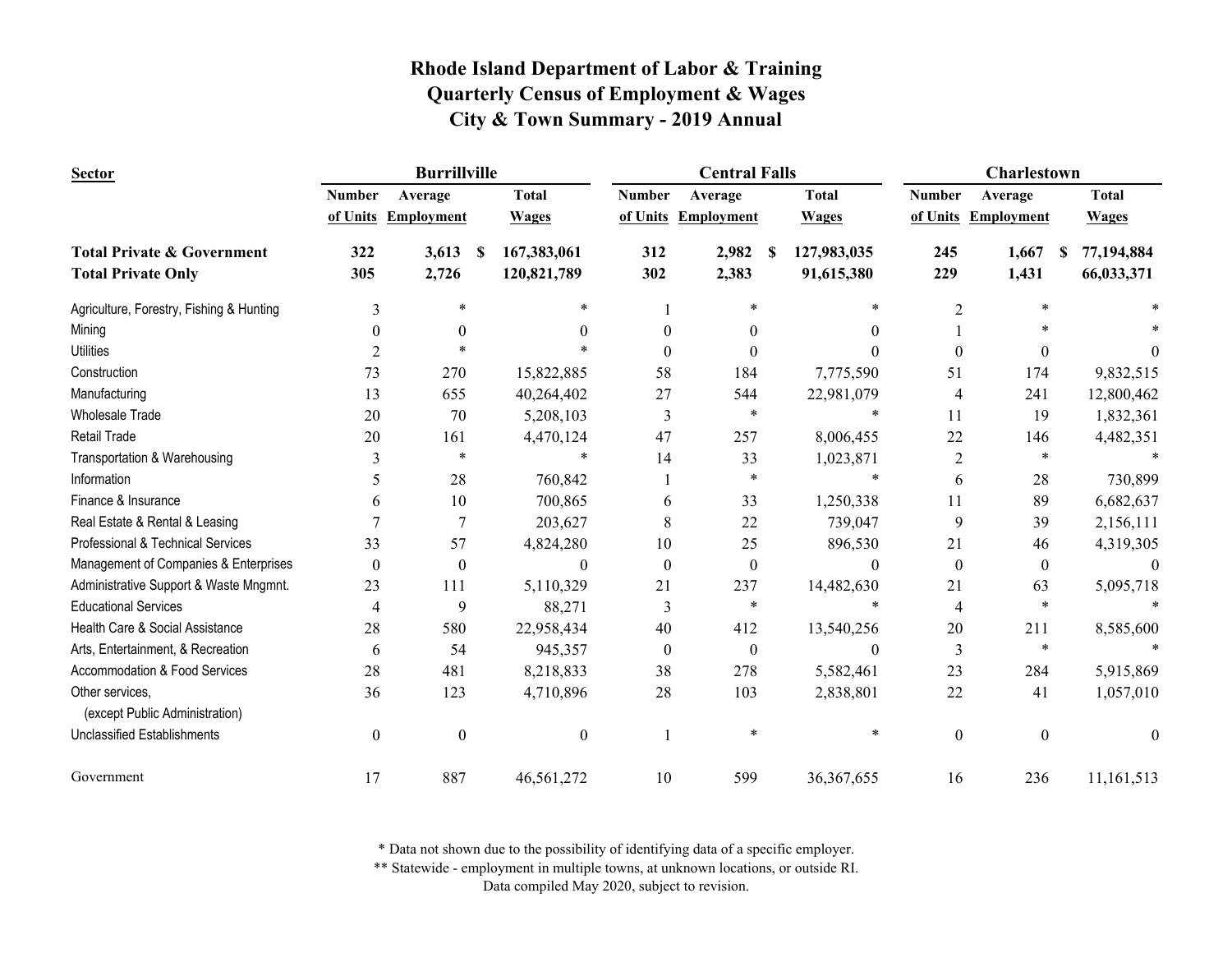| <b>Sector</b>                                                      |                  | Coventry            |                                          |                | <b>Cranston</b>     |                                     | <b>Cumberland</b> |                     |                                        |
|--------------------------------------------------------------------|------------------|---------------------|------------------------------------------|----------------|---------------------|-------------------------------------|-------------------|---------------------|----------------------------------------|
|                                                                    | <b>Number</b>    | Average             | <b>Total</b>                             | <b>Number</b>  | Average             | <b>Total</b>                        | <b>Number</b>     | Average             | <b>Total</b>                           |
|                                                                    |                  | of Units Employment | <b>Wages</b>                             |                | of Units Employment | <b>Wages</b>                        |                   | of Units Employment | <b>Wages</b>                           |
| <b>Total Private &amp; Government</b><br><b>Total Private Only</b> | 737<br>720       | 7,945<br>6,699      | 333, 637, 687<br><b>S</b><br>270,410,195 | 2,650<br>2,612 | 35,809<br>29,505    | 1,748,463,361<br>S<br>1,256,229,350 | 947<br>933        | 11,880<br>10,803    | 650,881,657<br><b>S</b><br>587,971,314 |
|                                                                    |                  |                     |                                          |                |                     |                                     |                   |                     |                                        |
| Agriculture, Forestry, Fishing & Hunting                           | 3                | $\ast$              | ∗                                        | 14             | 69                  | 1,882,194                           |                   | *                   |                                        |
| Mining                                                             | $\theta$         | $\theta$            | $\theta$                                 | $\sqrt{2}$     |                     |                                     |                   | $\ast$              |                                        |
| <b>Utilities</b>                                                   |                  |                     |                                          | $\theta$       | $\theta$            | $\theta$                            | 2                 | *                   |                                        |
| Construction                                                       | 130              | 498                 | 22,875,961                               | 242            | 1,132               | 68,419,159                          | 122               | 763                 | 53,165,272                             |
| Manufacturing                                                      | 35               | 510                 | 43,715,984                               | 143            | 3,583               | 188,558,266                         | 34                | 1,619               | 83,464,657                             |
| <b>Wholesale Trade</b>                                             | 34               | 299                 | 25,556,120                               | 167            | 1,644               | 104,728,657                         | 60                | 668                 | 49,925,513                             |
| <b>Retail Trade</b>                                                | 93               | 1,734               | 51,889,525                               | 305            | 4,957               | 169,007,956                         | 85                | 963                 | 32,766,635                             |
| Transportation & Warehousing                                       | 11               | 147                 | 3,960,570                                | 71             | 774                 | 31,973,766                          | 24                | 759                 | 29,911,419                             |
| Information                                                        | 6                | 13                  | 988,422                                  | 34             | 314                 | 22,212,278                          | 12                | 90                  | 6,245,722                              |
| Finance & Insurance                                                | 26               | 103                 | 5,120,835                                | 146            | 762                 | 57,880,039                          | 41                | 157                 | 9,909,478                              |
| Real Estate & Rental & Leasing                                     | 17               | 57                  | 2,333,413                                | 86             | 369                 | 25,421,990                          | 39                | 127                 | 6,650,175                              |
| Professional & Technical Services                                  | 59               | 288                 | 19,310,703                               | 312            | 2,298               | 160,209,466                         | 146               | 338                 | 27,830,006                             |
| Management of Companies & Enterprises                              | 5                | 50                  | 3,116,833                                | 12             | 94                  | 9,283,360                           | 13                | 1,275               | 125,463,493                            |
| Administrative Support & Waste Mngmnt.                             | 61               | 429                 | 15,656,195                               | 200            | 3,324               | 109,258,951                         | 63                | 1,122               | 54,611,634                             |
| <b>Educational Services</b>                                        | 11               | 93                  | 2,351,999                                | 36             | 306                 | 7,088,874                           | 22                | 313                 | 13,453,142                             |
| Health Care & Social Assistance                                    | 81               | 1,291               | 48,674,303                               | 344            | 4,391               | 166,006,439                         | 100               | 825                 | 33,316,108                             |
| Arts, Entertainment, & Recreation                                  | 7                | 21                  | 439,311                                  | 36             | 417                 | 9,488,542                           | 13                | 98                  | 1,520,404                              |
| Accommodation & Food Services                                      | 61               | 848                 | 15,991,691                               | 211            | 3,439               | 66,561,991                          | 66                | 839                 | 16,514,776                             |
| Other services,                                                    | 84               | 301                 | 7,871,758                                | 255            | 1,602               | 56,120,160                          | 96                | 597                 | 23,418,498                             |
| (except Public Administration)                                     |                  |                     |                                          |                |                     |                                     |                   |                     |                                        |
| <b>Unclassified Establishments</b>                                 | $\boldsymbol{0}$ | $\boldsymbol{0}$    | $\boldsymbol{0}$                         | $\overline{2}$ | $\ast$              | $\ast$                              | $\boldsymbol{0}$  | $\boldsymbol{0}$    | $\theta$                               |
| Government                                                         | 17               | 1,246               | 63,227,492                               | 38             | 6,304               | 492,234,011                         | 14                | 1,077               | 62,910,343                             |

\* Data not shown due to the possibility of identifying data of a specific employer.

\*\* Statewide - employment in multiple towns, at unknown locations, or outside RI.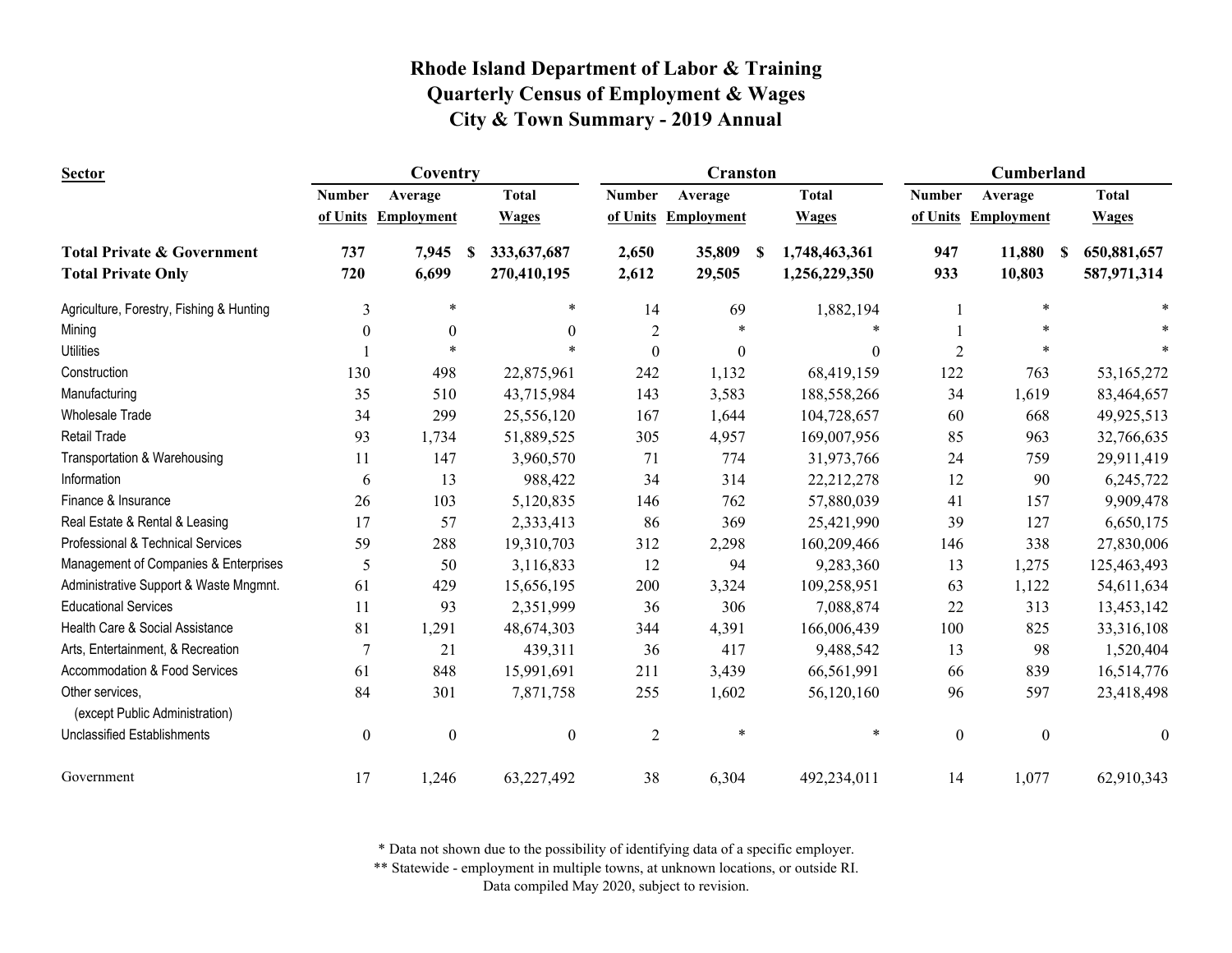| <b>Sector</b>                            |               | <b>East Greenwich</b> |                   |                  | <b>East Providence</b> |                    | <b>Exeter</b>    |                  |                  |  |
|------------------------------------------|---------------|-----------------------|-------------------|------------------|------------------------|--------------------|------------------|------------------|------------------|--|
|                                          | <b>Number</b> | Average               | <b>Total</b>      | <b>Number</b>    | Average                | <b>Total</b>       | <b>Number</b>    | Average          | <b>Total</b>     |  |
|                                          | of Units      | Employment            | <b>Wages</b>      | of Units         | <b>Employment</b>      | <b>Wages</b>       | of Units         | Employment       | <b>Wages</b>     |  |
| <b>Total Private &amp; Government</b>    | 831           | 8,544                 | 413,685,677<br>-S | 1,512            | 21,660                 | 1,054,883,976<br>S | 195              | 1,640            | 73,836,807<br>-S |  |
| <b>Total Private Only</b>                | 817           | 7,891                 | 370,798,069       | 1,495            | 20,169                 | 957,747,414        | 189              | 1,543            | 69,778,948       |  |
| Agriculture, Forestry, Fishing & Hunting | 3             | $\ast$                | $\ast$            |                  | *                      | ∗                  | $\tau$           | 45               | 1,220,081        |  |
| Mining                                   | $\theta$      | $\boldsymbol{0}$      | $\theta$          | $\boldsymbol{0}$ | $\theta$               | $\Omega$           | $\theta$         | $\theta$         | $\Omega$         |  |
| <b>Utilities</b>                         | 2             |                       |                   | $\Omega$         | $\Omega$               | $\Omega$           | $\Omega$         | $\theta$         | $\Omega$         |  |
| Construction                             | 44            | 195                   | 11,470,610        | 182              | 856                    | 57,302,124         | 42               | 113              | 4,999,826        |  |
| Manufacturing                            | 23            | 277                   | 17,518,471        | 85               | 2,254                  | 122,168,497        | 9                | 43               | 2,895,971        |  |
| <b>Wholesale Trade</b>                   | 52            | 176                   | 19,569,899        | 91               | 1,133                  | 68,678,500         | 12               | 34               | 1,748,873        |  |
| Retail Trade                             | 60            | 889                   | 31,381,799        | 128              | 1,769                  | 71,366,782         | 13               | 87               | 3,393,425        |  |
| Transportation & Warehousing             | 6             | 82                    | 2,339,351         | 32               | 386                    | 13,481,289         | 5                | 95               | 2,727,814        |  |
| Information                              | 15            | 81                    | 9,894,906         | 16               | 334                    | 23,011,158         | 3                | $\ast$           |                  |  |
| Finance & Insurance                      | 57            | 338                   | 29,138,792        | 99               | 2,658                  | 179,841,368        | 5                | $\,8\,$          | 373,193          |  |
| Real Estate & Rental & Leasing           | 31            | 50                    | 2,120,524         | 43               | 213                    | 10,656,764         | 8                | 11               | 2,943,010        |  |
| Professional & Technical Services        | 160           | 698                   | 53,700,144        | 209              | 1,158                  | 79,316,223         | 20               | 349              | 26,303,850       |  |
| Management of Companies & Enterprises    | 8             | 361                   | 32,162,490        | 11               | 61                     | 4,994,996          |                  | $\ast$           |                  |  |
| Administrative Support & Waste Mngmnt.   | 48            | 361                   | 13,232,195        | 118              | 1,088                  | 38,021,879         | 21               | 148              | 7,808,846        |  |
| <b>Educational Services</b>              | 15            | 685                   | 30,727,252        | 25               | 405                    | 16,237,788         | $\overline{2}$   | $\ast$           |                  |  |
| Health Care & Social Assistance          | 132           | 1,715                 | 72,822,993        | 172              | 4,760                  | 202,508,280        | 11               | 235              | 7,365,490        |  |
| Arts, Entertainment, & Recreation        | 11            | 89                    | 1,796,002         | 32               | 635                    | 12,911,471         | 6                | 102              | 1,428,782        |  |
| Accommodation & Food Services            | 78            | 1,543                 | 31,651,876        | 120              | 1,767                  | 32,942,517         | 16               | 207              | 4,567,717        |  |
| Other services,                          | 76            | 327                   | 9,510,729         | 136              | 691                    | 24, 273, 532       | 13               | 47               | 1,576,078        |  |
| (except Public Administration)           |               |                       |                   |                  |                        |                    |                  |                  |                  |  |
| <b>Unclassified Establishments</b>       | $\mathbf{0}$  | $\boldsymbol{0}$      | $\boldsymbol{0}$  |                  | *                      | $\ast$             | $\boldsymbol{0}$ | $\boldsymbol{0}$ | $\theta$         |  |
| Government                               | 14            | 653                   | 42,887,608        | 17               | 1,491                  | 97,136,562         | 6                | 97               | 4,057,859        |  |

\* Data not shown due to the possibility of identifying data of a specific employer.

\*\* Statewide - employment in multiple towns, at unknown locations, or outside RI.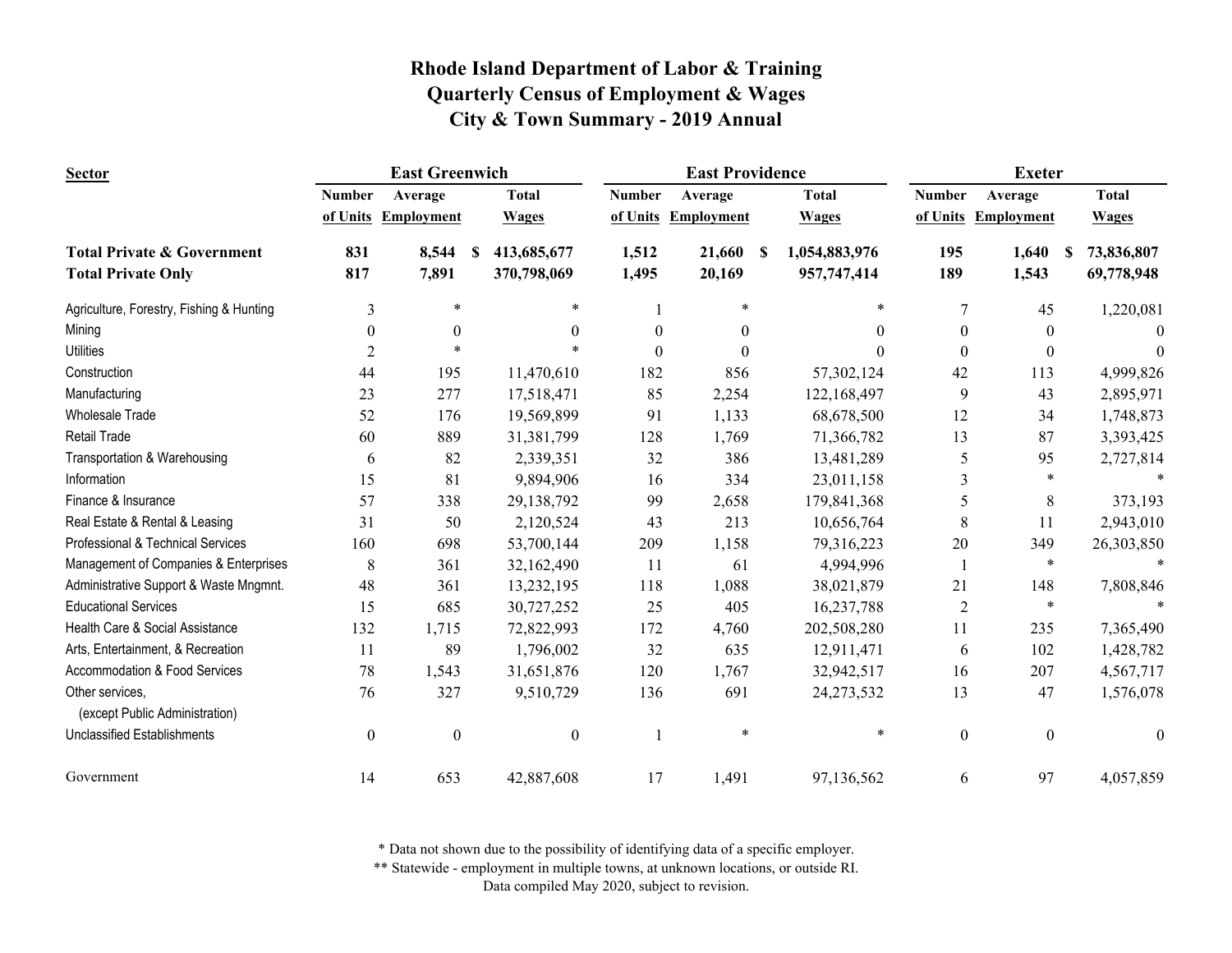| <b>Sector</b>                                     |               | Foster              |                  |                  | Glocester           |                  | Hopkinton        |                     |                  |
|---------------------------------------------------|---------------|---------------------|------------------|------------------|---------------------|------------------|------------------|---------------------|------------------|
|                                                   | <b>Number</b> | Average             | <b>Total</b>     | <b>Number</b>    | Average             | <b>Total</b>     | <b>Number</b>    | Average             | <b>Total</b>     |
|                                                   |               | of Units Employment | <b>Wages</b>     |                  | of Units Employment | <b>Wages</b>     |                  | of Units Employment | <b>Wages</b>     |
| <b>Total Private &amp; Government</b>             | 101           | 433                 | 15,449,142<br>\$ | 217              | 1,591               | 65,594,409<br>S  | 209              | 1,251               | 56,165,663<br>-S |
| <b>Total Private Only</b>                         | 94            | 336                 | 10,582,795       | 199              | 1,119               | 38,622,172       | 196              | 1,123               | 50,496,180       |
| Agriculture, Forestry, Fishing & Hunting          | 2             | $\ast$              | ∗                | 3                | *                   | *                | 6                |                     | 135,642          |
| Mining                                            | 0             | $\theta$            | $\Omega$         | $\boldsymbol{0}$ | $\theta$            | 0                |                  |                     |                  |
| <b>Utilities</b>                                  | 0             | $\theta$            | $\Omega$         | $\theta$         | $\theta$            | 0                | 0                | $\Omega$            |                  |
| Construction                                      | 21            | 45                  | 2,043,944        | 59               | 143                 | 6,787,257        | 53               | 189                 | 9,732,093        |
| Manufacturing                                     | 2             | *                   | $\ast$           | 4                | 29                  | 1,294,825        | 18               | 357                 | 19,605,143       |
| <b>Wholesale Trade</b>                            | 5             | 9                   | 744,823          | 4                | *                   | $\ast$           | 8                | 17                  | 1,279,829        |
| <b>Retail Trade</b>                               | 9             | 32                  | 676,379          | 19               | 196                 | 4,731,672        | 19               | 113                 | 3,402,375        |
| Transportation & Warehousing                      | 5             | 35                  | 1,198,361        | 6                | 61                  | 2,480,929        | $\theta$         | $\theta$            |                  |
| Information                                       |               | $\ast$              | $\ast$           | 4                | 22                  | 398,739          | 3                |                     |                  |
| Finance & Insurance                               |               | $\ast$              | $\ast$           | 9                | 24                  | 1,282,386        | 5                | 5                   | 456,534          |
| Real Estate & Rental & Leasing                    |               | *                   | $\ast$           | 5                | 8                   | 311,282          | 2                |                     |                  |
| Professional & Technical Services                 | 12            | 18                  | 768,663          | 14               | 76                  | 5,732,332        | 12               | 35                  | 2,432,363        |
| Management of Companies & Enterprises             |               | $\ast$              | $\ast$           | $\theta$         | $\overline{0}$      | $\boldsymbol{0}$ |                  | $\ast$              |                  |
| Administrative Support & Waste Mngmnt.            | 9             | 12                  | 486,209          | 14               | 61                  | 1,986,229        | 18               | 35                  | 1,446,160        |
| <b>Educational Services</b>                       |               | $\ast$              | $\ast$           | 3                | *                   | $\ast$           |                  | $\ast$              |                  |
| Health Care & Social Assistance                   | 8             | 51                  | 1,675,936        | 20               | 230                 | 7,358,633        | 21               | 173                 | 6,609,190        |
| Arts, Entertainment, & Recreation                 |               | 41                  | 791,803          | 3                | *                   | $\ast$           | 6                | 45                  | 662,230          |
| Accommodation & Food Services                     |               | 32                  | 459,262          | 19               | 196                 | 3,290,873        | 10               | 80                  | 1,641,275        |
| Other services,<br>(except Public Administration) | 8             | 18                  | 406,920          | 17               | 41                  | 1,770,701        | 16               | 35                  | 1,030,748        |
| <b>Unclassified Establishments</b>                | $\theta$      | $\boldsymbol{0}$    | $\boldsymbol{0}$ | $\boldsymbol{0}$ | $\theta$            | $\boldsymbol{0}$ | $\boldsymbol{0}$ | $\theta$            | $\theta$         |
|                                                   |               |                     |                  |                  |                     |                  |                  |                     |                  |
| Government                                        | 7             | 97                  | 4,866,347        | 18               | 472                 | 26,972,237       | 13               | 128                 | 5,669,483        |

\* Data not shown due to the possibility of identifying data of a specific employer.

\*\* Statewide - employment in multiple towns, at unknown locations, or outside RI.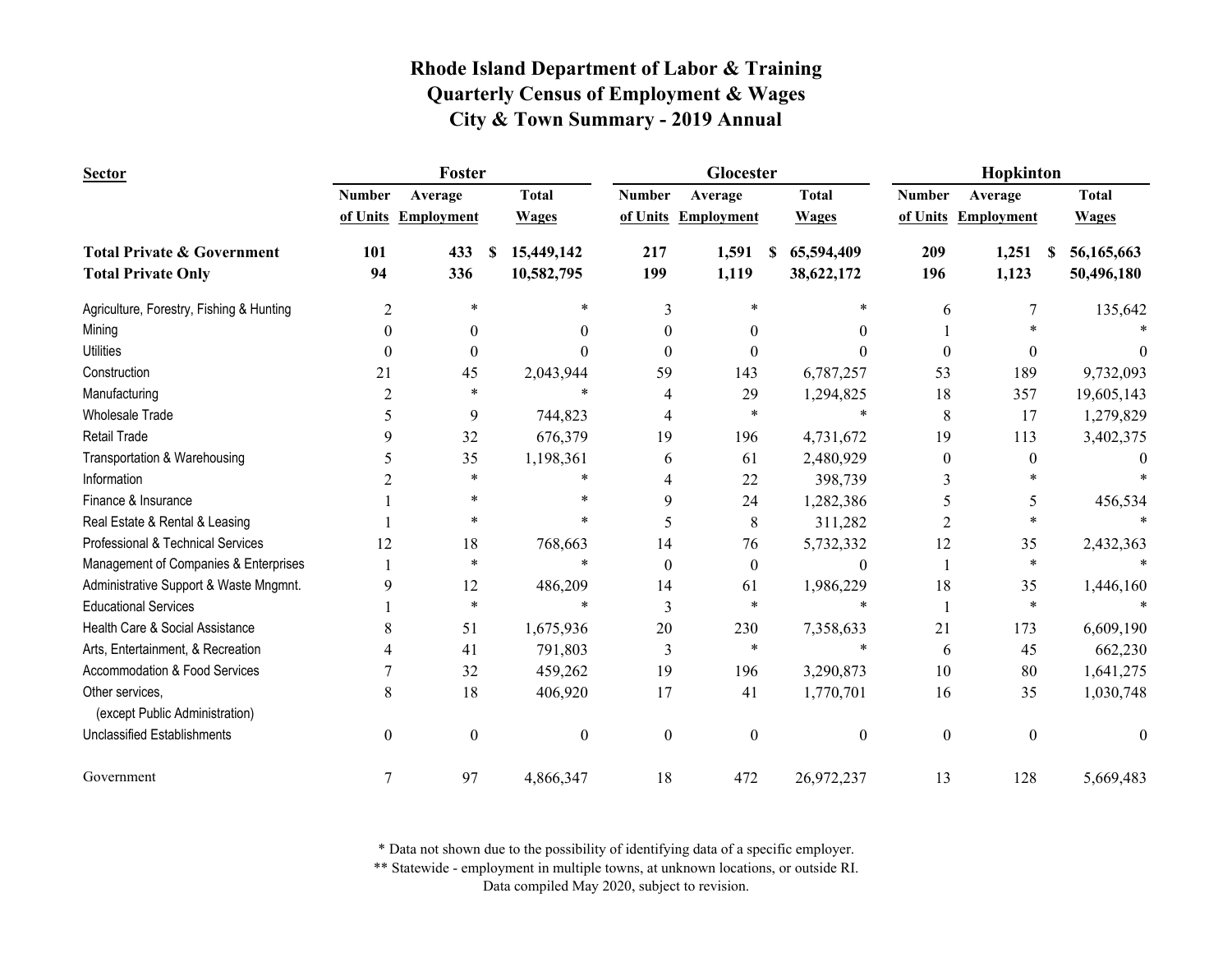| <b>Sector</b>                                                      | <b>Jamestown</b> |                     |                                |                  | <b>Johnston</b>     |                                 | Lincoln          |                   |                                 |
|--------------------------------------------------------------------|------------------|---------------------|--------------------------------|------------------|---------------------|---------------------------------|------------------|-------------------|---------------------------------|
|                                                                    | <b>Number</b>    | Average             | <b>Total</b>                   | <b>Number</b>    | Average             | <b>Total</b>                    | <b>Number</b>    | Average           | <b>Total</b>                    |
|                                                                    |                  | of Units Employment | <b>Wages</b>                   |                  | of Units Employment | <b>Wages</b>                    | of Units         | <b>Employment</b> | <b>Wages</b>                    |
| <b>Total Private &amp; Government</b><br><b>Total Private Only</b> | 226<br>210       | 1,276<br>925        | 57,365,135<br>-S<br>41,027,837 | 1,132<br>1,117   | 16,566<br>15,197    | 957,411,332<br>S<br>875,125,998 | 811<br>789       | 15,635<br>14,462  | 855,282,678<br>S<br>776,358,363 |
| Agriculture, Forestry, Fishing & Hunting                           | 4                | 19                  | 364,478                        | $\overline{7}$   | 53                  | 1,118,580                       | 3                | $\ast$            | $\ast$                          |
| Mining                                                             | $\boldsymbol{0}$ | $\boldsymbol{0}$    | $\boldsymbol{0}$               |                  | $\ast$              | $\ast$                          | $\mathbf{0}$     | $\theta$          | $\theta$                        |
| <b>Utilities</b>                                                   | $\Omega$         | $\theta$            | $\Omega$                       | $\overline{2}$   | $\ast$              | $\ast$                          | 3                |                   |                                 |
| Construction                                                       | 24               | 72                  | 3,821,267                      | 176              | 969                 | 58,704,118                      | 100              | 897               | 55,729,521                      |
| Manufacturing                                                      | 6                | 11                  | 708,712                        | 67               | 808                 | 32,087,175                      | 46               | 1,883             | 114,134,969                     |
| <b>Wholesale Trade</b>                                             | 17               | 43                  | 5,787,820                      | 42               | 277                 | 19,774,593                      | 61               | 519               | 34,267,058                      |
| Retail Trade                                                       | 12               | 85                  | 1,993,099                      | 140              | 1,729               | 57,366,115                      | 56               | 892               | 35,108,010                      |
| Transportation & Warehousing                                       | 4                | 4                   | 124,413                        | 37               | 469                 | 19,820,698                      | 19               | 431               | 19,332,990                      |
| Information                                                        | 4                | 12                  | 728,189                        | 7                | 326                 | 44,803,057                      | 12               | 249               | 11,382,747                      |
| Finance & Insurance                                                | $\overline{7}$   | 12                  | 1,275,296                      | 25               | 4,111               | 401,613,134                     | 32               | 2,669             | 203,426,034                     |
| Real Estate & Rental & Leasing                                     | 8                | 17                  | 693,830                        | 44               | 384                 | 18,921,933                      | 26               | 61                | 3,707,605                       |
| Professional & Technical Services                                  | 50               | 149                 | 10,736,452                     | 88               | 215                 | 12,911,671                      | 126              | 580               | 46,944,595                      |
| Management of Companies & Enterprises                              | $\boldsymbol{0}$ | $\boldsymbol{0}$    | $\boldsymbol{0}$               | 5                | 30                  | 2,242,088                       | 9                | 572               | 50,338,364                      |
| Administrative Support & Waste Mngmnt.                             | 19               | 68                  | 3,049,479                      | 130              | 1,635               | 66,739,132                      | 64               | 838               | 27,933,302                      |
| <b>Educational Services</b>                                        | $\overline{0}$   | $\theta$            | $\theta$                       | 10               | 85                  | 1,423,949                       | 12               | 196               | 12,494,705                      |
| Health Care & Social Assistance                                    | 11               | 81                  | 1,934,083                      | 139              | 2,192               | 88,505,332                      | 88               | 1,243             | 48,024,660                      |
| Arts, Entertainment, & Recreation                                  | 9                | 141                 | 3,346,035                      | 10               | 77                  | 2,287,322                       | 17               | 447               | 9,421,621                       |
| <b>Accommodation &amp; Food Services</b>                           | 15               | 136                 | 3,106,238                      | 95               | 1,258               | 22,627,379                      | 56               | 2,582             | 85,788,986                      |
| Other services,<br>(except Public Administration)                  | 23               | 77                  | 3,358,446                      | 97               | 523                 | 16,885,529                      | 68               | 346               | 10,934,381                      |
| <b>Unclassified Establishments</b>                                 | $\boldsymbol{0}$ | $\boldsymbol{0}$    | $\boldsymbol{0}$               | $\boldsymbol{0}$ | $\boldsymbol{0}$    | $\boldsymbol{0}$                | $\boldsymbol{0}$ | $\boldsymbol{0}$  | $\mathbf{0}$                    |
| Government                                                         | 16               | 351                 | 16,337,298                     | 15               | 1,369               | 82,285,334                      | 22               | 1,173             | 78,924,315                      |

\* Data not shown due to the possibility of identifying data of a specific employer.

\*\* Statewide - employment in multiple towns, at unknown locations, or outside RI.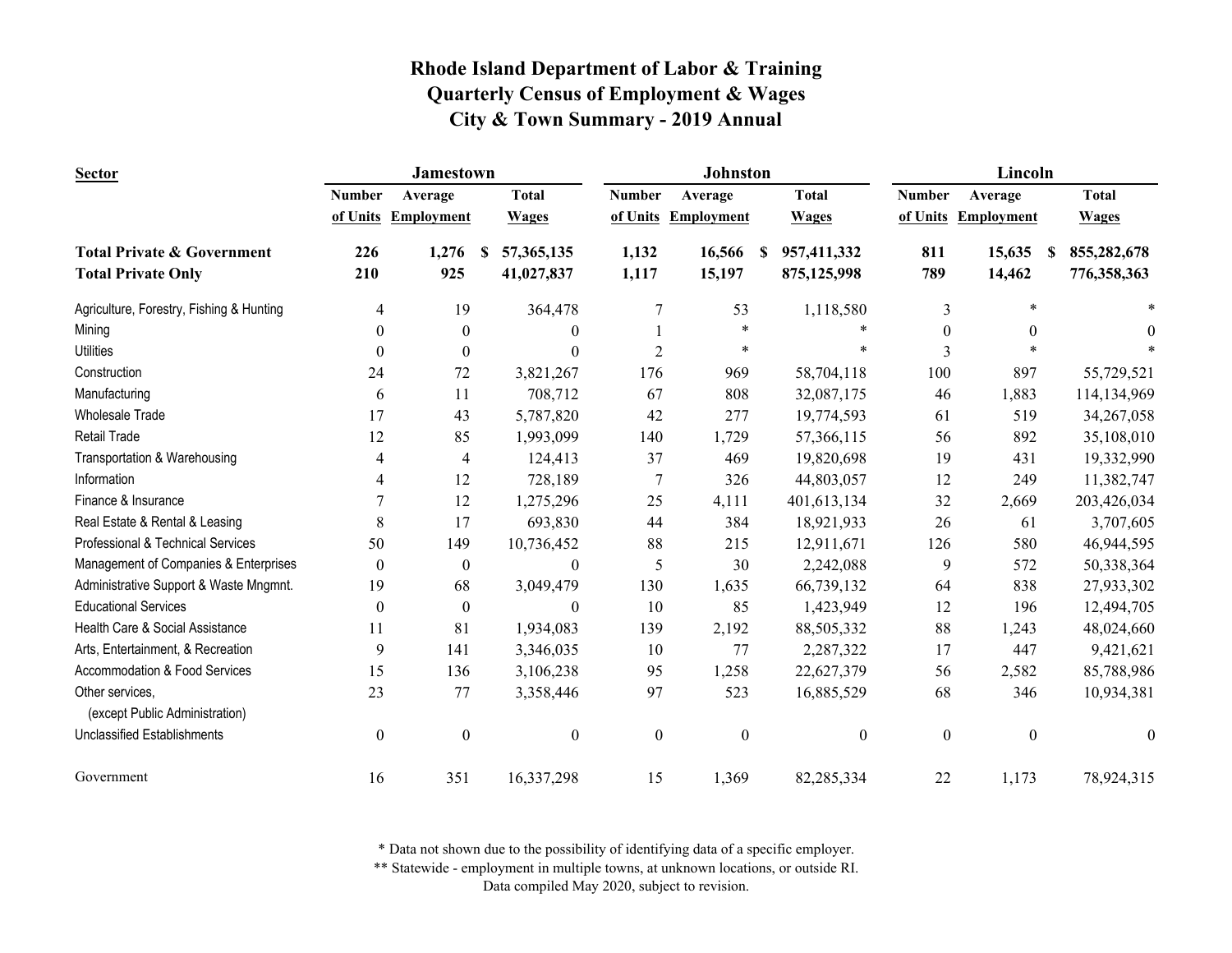| <b>Sector</b>                                     |                  | <b>Little Compton</b> |                        |                                  | <b>Middletown</b>   |                  | Narragansett     |                     |                  |
|---------------------------------------------------|------------------|-----------------------|------------------------|----------------------------------|---------------------|------------------|------------------|---------------------|------------------|
|                                                   | <b>Number</b>    | Average               | <b>Total</b>           | <b>Number</b>                    | Average             | <b>Total</b>     | <b>Number</b>    | Average             | <b>Total</b>     |
|                                                   |                  | of Units Employment   | <b>Wages</b>           |                                  | of Units Employment | <b>Wages</b>     |                  | of Units Employment | <b>Wages</b>     |
| <b>Total Private &amp; Government</b>             | 153              | 772                   | 30,586,641<br><b>S</b> | 725                              | 11,232              | 580,218,714<br>S | 483              | 4,837               | 206,815,526<br>S |
| <b>Total Private Only</b>                         | 146              | 639                   | 24,451,633             | 712                              | 10,623              | 543,104,442      | 463              | 3,924               | 143,832,734      |
| Agriculture, Forestry, Fishing & Hunting          | 11               | 54                    | 1,354,228              | 6                                | 71                  | 2,706,744        | 7                | $\ast$              |                  |
| Mining                                            | 0                | $\theta$              |                        | $\overline{2}$<br>$\Omega$       | $\ast$              |                  | $\boldsymbol{0}$ |                     | $\theta$         |
| <b>Utilities</b>                                  | 0                | 0                     |                        | $\Omega$                         |                     |                  | $\theta$         | $\Omega$            |                  |
| Construction                                      | 28               | 129                   | 6,626,503              | 72                               | 480                 | 27,538,958       | 46               | 186                 | 9,085,898        |
| Manufacturing                                     | 4                | 26                    | 1,012,272              | 14                               | 462                 | 38,352,686       | 13               | 326                 | 20,680,663       |
| <b>Wholesale Trade</b>                            | 6                | 10                    | 930,596                | 22                               | 118                 | 6,289,513        | 23               | 80                  | 4,831,438        |
| Retail Trade                                      | 6                | 26                    | 639,382                | 87                               | 1,461               | 49,464,757       | 53               | 690                 | 18,797,172       |
| Transportation & Warehousing                      | 2                | $\ast$                |                        | $\ast$<br>13                     | 216                 | 12,050,283       | 9                | 122                 | 4,570,067        |
| Information                                       | $\Omega$         | $\theta$              |                        | 12<br>$\theta$                   | 100                 | 9,697,331        | 8                | 13                  | 2,190,914        |
| Finance & Insurance                               | 2                | 30                    | 2,084,213              | 37                               | 576                 | 44,917,675       | 23               | 64                  | 5,182,456        |
| Real Estate & Rental & Leasing                    | 3                | $\ast$                |                        | $\ast$<br>29                     | 104                 | 4,866,090        | 22               | 129                 | 5,391,916        |
| Professional & Technical Services                 | 20               | 29                    | 2,098,075              | 104                              | 2,453               | 186,508,033      | 57               | 122                 | 8,879,851        |
| Management of Companies & Enterprises             | $\theta$         | $\overline{0}$        |                        | 8<br>$\boldsymbol{0}$            | 379                 | 27,625,671       | 4                | $\ast$              |                  |
| Administrative Support & Waste Mngmnt.            | 22               | 55                    | 2,040,950              | 54                               | 312                 | 10,689,709       | 27               | 102                 | 3,764,074        |
| <b>Educational Services</b>                       | $\overline{c}$   | $\ast$                |                        | 13<br>$\ast$                     | 217                 | 10,054,801       | 10               | 15                  | 423,623          |
| Health Care & Social Assistance                   | 6                | 40                    | 920,385                | 76                               | 1,320               | 48,991,286       | 36               | 395                 | 15,387,912       |
| Arts, Entertainment, & Recreation                 | 8                | 64                    | 2,106,560              | 18                               | 154                 | 8,671,020        | 9                | 176                 | 5,679,417        |
| Accommodation & Food Services                     | 10               | 81                    | 1,370,036              | 90                               | 1,675               | 38,870,982       | 74               | 1,244               | 25,757,995       |
| Other services,<br>(except Public Administration) | 20               | 85                    | 2,450,031              | 60                               | 506                 | 13,086,899       | 47               | 231                 | 6,136,914        |
| <b>Unclassified Establishments</b>                | $\boldsymbol{0}$ | $\boldsymbol{0}$      |                        | $\boldsymbol{0}$<br>$\mathbf{1}$ | $\ast$              | *                | $\boldsymbol{0}$ | $\boldsymbol{0}$    | $\theta$         |
| Government                                        | $\tau$           | 133                   | 6,135,008              | 13                               | 609                 | 37,114,272       | 20               | 913                 | 62,982,792       |

\* Data not shown due to the possibility of identifying data of a specific employer.

\*\* Statewide - employment in multiple towns, at unknown locations, or outside RI.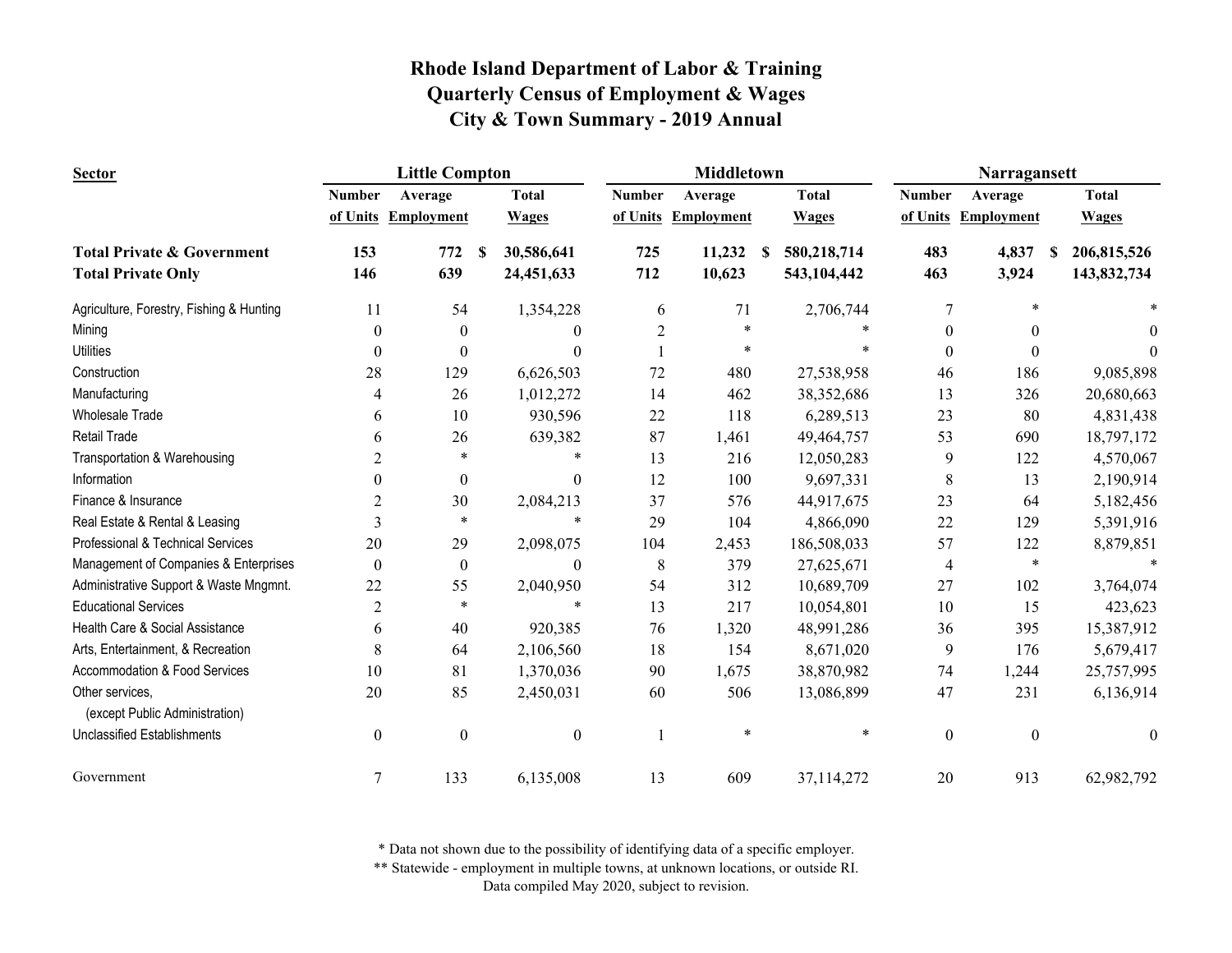| <b>Sector</b>                                     | <b>Newport</b> |                     |                     |                  | <b>New Shoreham</b> |                             | <b>North Kingstown</b> |                     |                  |
|---------------------------------------------------|----------------|---------------------|---------------------|------------------|---------------------|-----------------------------|------------------------|---------------------|------------------|
|                                                   | <b>Number</b>  | Average             | <b>Total</b>        | <b>Number</b>    | Average             | <b>Total</b>                | <b>Number</b>          | Average             | <b>Total</b>     |
|                                                   |                | of Units Employment | <b>Wages</b>        |                  | of Units Employment | <b>Wages</b>                |                        | of Units Employment | <b>Wages</b>     |
| <b>Total Private &amp; Government</b>             | 1,348          | 18,627              | 1,063,828,238<br>-S | 218              | 1,002               | 40,097,467<br><sup>\$</sup> | 1,053                  | 17,605              | 961,040,080<br>S |
| <b>Total Private Only</b>                         | 1,310          | 12,648              | 529,758,145         | 204              | 864                 | 34,101,158                  | 1,031                  | 16,246              | 872,482,181      |
| Agriculture, Forestry, Fishing & Hunting          | 4              | 20                  | 977,063             | 3                | $\ast$              | $\ast$                      | 11                     | 88                  | 7,241,721        |
| Mining                                            | $\theta$       | $\boldsymbol{0}$    | $\theta$            | $\boldsymbol{0}$ | $\boldsymbol{0}$    | $\theta$                    | $\boldsymbol{0}$       | $\mathbf{0}$        | $\theta$         |
| <b>Utilities</b>                                  |                | $\ast$              |                     | $\overline{c}$   | $\ast$              |                             |                        | $\ast$              |                  |
| Construction                                      | 80             | 333                 | 19,160,190          | 31               | 61                  | 3,380,138                   | 100                    | 521                 | 35,694,846       |
| Manufacturing                                     | 32             | 216                 | 9,788,075           | 8                | 9                   | 288,199                     | 62                     | 6,610               | 427,520,911      |
| <b>Wholesale Trade</b>                            | 56             | 150                 | 11,169,341          | $\boldsymbol{0}$ | $\boldsymbol{0}$    | $\boldsymbol{0}$            | 81                     | 676                 | 50,074,920       |
| <b>Retail Trade</b>                               | 198            | 1,455               | 42,755,189          | 33               | 94                  | 3,964,355                   | 109                    | 2,016               | 63,810,791       |
| Transportation & Warehousing                      | 36             | 207                 | 8,449,195           | 5                | 12                  | 321,328                     | 33                     | 449                 | 25,712,102       |
| Information                                       | 20             | 123                 | 7,934,569           | $\overline{c}$   | $\ast$              | *                           | 18                     | 191                 | 24,406,685       |
| Finance & Insurance                               | 50             | 223                 | 28,210,177          |                  | $\ast$              | *                           | 47                     | 348                 | 24,110,379       |
| Real Estate & Rental & Leasing                    | 52             | 385                 | 19,732,179          | 15               | 66                  | 2,023,404                   | 24                     | 83                  | 4,499,457        |
| Professional & Technical Services                 | 190            | 653                 | 46,557,324          | 4                | $\ast$              | *                           | 153                    | 411                 | 34,227,407       |
| Management of Companies & Enterprises             | 9              | 125                 | 21,763,616          |                  | $\ast$              | *                           | 18                     | 821                 | 42,502,603       |
| Administrative Support & Waste Mngmnt.            | 102            | 400                 | 16,550,327          | 14               | 34                  | 1,246,265                   | 81                     | 559                 | 23,903,118       |
| <b>Educational Services</b>                       | 17             | 646                 | 35,504,159          |                  | $\ast$              | $\ast$                      | 21                     | 133                 | 3,702,341        |
| Health Care & Social Assistance                   | 82             | 1,692               | 76,025,253          | 4                | 15                  | 896,387                     | 94                     | 1,642               | 58, 538, 762     |
| Arts, Entertainment, & Recreation                 | 48             | 848                 | 29,081,595          | 12               | 29                  | 1,327,174                   | 34                     | 298                 | 8,561,470        |
| Accommodation & Food Services                     | 181            | 4,400               | 125,250,083         | 58               | 499                 | 18,612,579                  | 63                     | 927                 | 16,696,777       |
| Other services,<br>(except Public Administration) | 157            | 774                 | 30,806,543          | 13               | 22                  | 662,511                     | 87                     | 422                 | 13,744,723       |
| <b>Unclassified Establishments</b>                |                | $\ast$              | $\ast$              |                  | $\ast$              | $\ast$                      |                        | $\ast$              |                  |
| Government                                        | 38             | 5,979               | 534,070,093         | 14               | 138                 | 5,996,309                   | 22                     | 1,359               | 88,557,899       |

\* Data not shown due to the possibility of identifying data of a specific employer.

\*\* Statewide - employment in multiple towns, at unknown locations, or outside RI.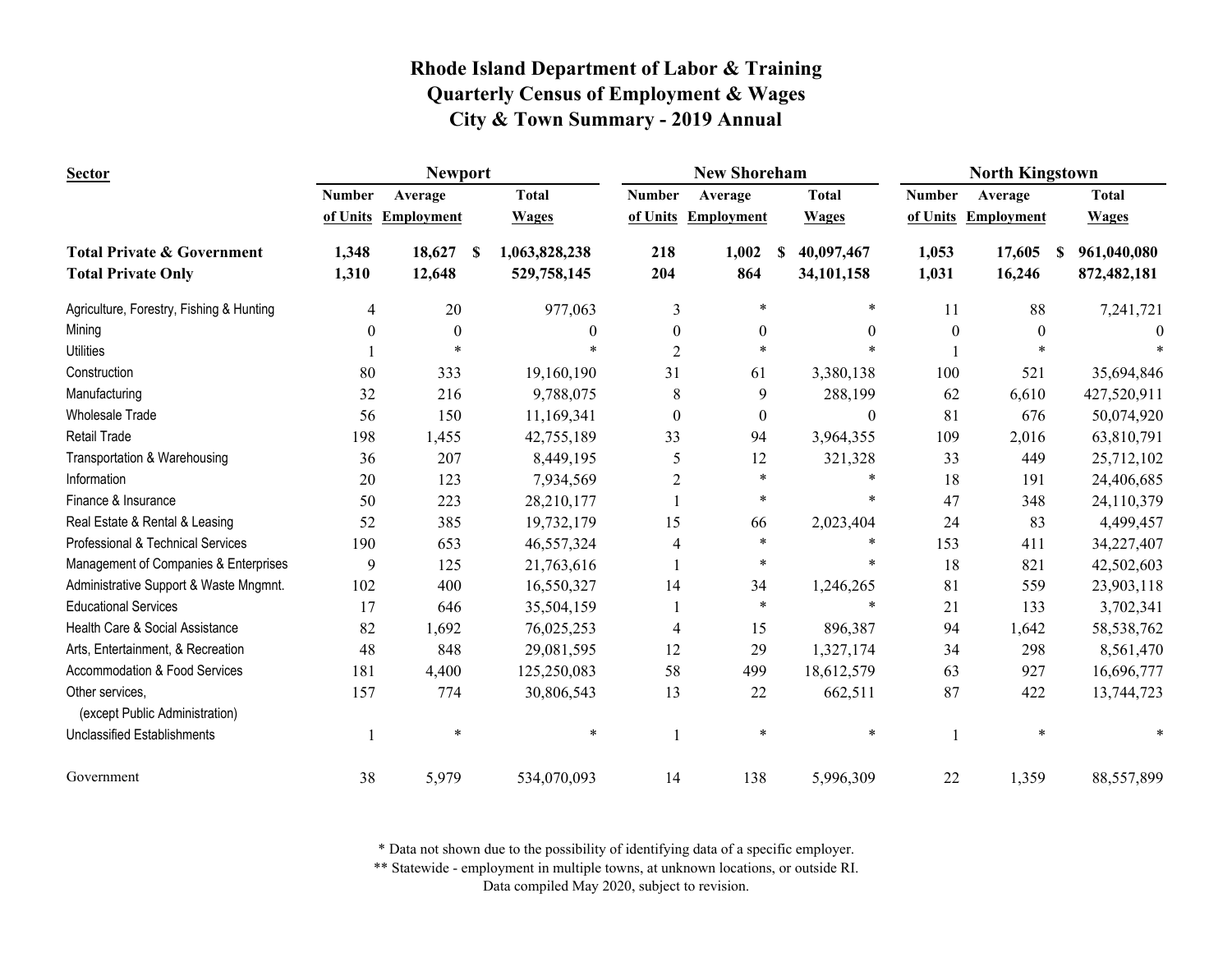| <b>Sector</b>                            | <b>North Providence</b> |                   |                   |                  | <b>North Smithfield</b> |                  |                  | Pawtucket           |                     |  |  |
|------------------------------------------|-------------------------|-------------------|-------------------|------------------|-------------------------|------------------|------------------|---------------------|---------------------|--|--|
|                                          | <b>Number</b>           | Average           | <b>Total</b>      | <b>Number</b>    | Average                 | <b>Total</b>     | <b>Number</b>    | Average             | <b>Total</b>        |  |  |
|                                          | of Units                | <b>Employment</b> | <b>Wages</b>      | of Units         | <b>Employment</b>       | <b>Wages</b>     |                  | of Units Employment | <b>Wages</b>        |  |  |
| <b>Total Private &amp; Government</b>    | 694                     | 6,988             | 269,138,609<br>-S | 429              | 5,074                   | 214,436,519<br>S | 1,628            | 21,419              | 1,096,591,540<br>-S |  |  |
| <b>Total Private Only</b>                | 683                     | 6,115             | 220, 635, 372     | 419              | 4,716                   | 191,923,316      | 1,604            | 19,338              | 954,154,592         |  |  |
| Agriculture, Forestry, Fishing & Hunting |                         | $\ast$            | ∗                 | $\overline{4}$   | $\overline{7}$          | 300,590          | 2                | $\ast$              |                     |  |  |
| Mining                                   |                         |                   |                   | $\overline{2}$   |                         |                  | $\boldsymbol{0}$ | $\theta$            | $\theta$            |  |  |
| <b>Utilities</b>                         | $\Omega$                | $\theta$          | $\theta$          |                  | $\ast$                  |                  | 3                |                     |                     |  |  |
| Construction                             | 64                      | 220               | 11,931,479        | 67               | 209                     | 10,011,559       | 168              | 1,055               | 66,260,593          |  |  |
| Manufacturing                            | 27                      | 190               | 9,298,902         | 21               | 491                     | 21,580,610       | 136              | 3,363               | 171,445,883         |  |  |
| <b>Wholesale Trade</b>                   | 22                      | 81                | 9,376,849         | 27               | 179                     | 10,382,229       | 81               | 568                 | 29,716,063          |  |  |
| Retail Trade                             | 88                      | 956               | 27,631,903        | 46               | 1,234                   | 39,464,355       | 173              | 1,383               | 44,328,890          |  |  |
| Transportation & Warehousing             | 21                      | 136               | 4,977,482         | 12               | 331                     | 15,587,966       | 74               | 513                 | 21,473,421          |  |  |
| Information                              | 8                       | 17                | 1,325,535         | 5                | 9                       | 452,438          | 19               | 43                  | 3,112,991           |  |  |
| Finance & Insurance                      | 26                      | 115               | 6,869,442         | 21               | 82                      | 5,890,050        | 48               | 594                 | 39,686,240          |  |  |
| Real Estate & Rental & Leasing           | 39                      | 139               | 4,908,177         | 13               | 29                      | 1,070,584        | 50               | 228                 | 9,094,370           |  |  |
| Professional & Technical Services        | 67                      | 218               | 12,456,159        | 52               | 273                     | 20,263,695       | 149              | 764                 | 51,357,163          |  |  |
| Management of Companies & Enterprises    | 3                       | $\ast$            | $\ast$            | $\boldsymbol{0}$ | $\boldsymbol{0}$        | $\overline{0}$   | 10               | 1,434               | 200,473,892         |  |  |
| Administrative Support & Waste Mngmnt.   | 47                      | 689               | 19,091,022        | 25               | 272                     | 15,915,359       | 120              | 2,198               | 81,802,312          |  |  |
| <b>Educational Services</b>              | 9                       | 26                | 518,999           | 5                | 4                       | 131,302          | 26               | 403                 | 15,825,576          |  |  |
| Health Care & Social Assistance          | 110                     | 2,112             | 85,369,542        | 53               | 683                     | 26,015,766       | 215              | 3,424               | 120,776,197         |  |  |
| Arts, Entertainment, & Recreation        | 5                       | 58                | 1,030,928         | $\overline{7}$   | 76                      | 1,712,217        | 27               | 436                 | 27,074,456          |  |  |
| Accommodation & Food Services            | 71                      | 791               | 14,154,007        | 27               | 565                     | 10,490,144       | 145              | 1,665               | 32,406,602          |  |  |
| Other services,                          | 78                      | 352               | 10,825,210        | 37               | 213                     | 8,899,363        | 166              | 1,187               | 33,724,744          |  |  |
| (except Public Administration)           |                         |                   |                   |                  |                         |                  |                  |                     |                     |  |  |
| <b>Unclassified Establishments</b>       |                         | $\ast$            | $\ast$            | $\boldsymbol{0}$ | $\boldsymbol{0}$        | $\boldsymbol{0}$ |                  | $\ast$              |                     |  |  |
| Government                               | 11                      | 873               | 48,503,237        | 10               | 358                     | 22,513,203       | 24               | 2,081               | 142,436,948         |  |  |

\* Data not shown due to the possibility of identifying data of a specific employer.

\*\* Statewide - employment in multiple towns, at unknown locations, or outside RI.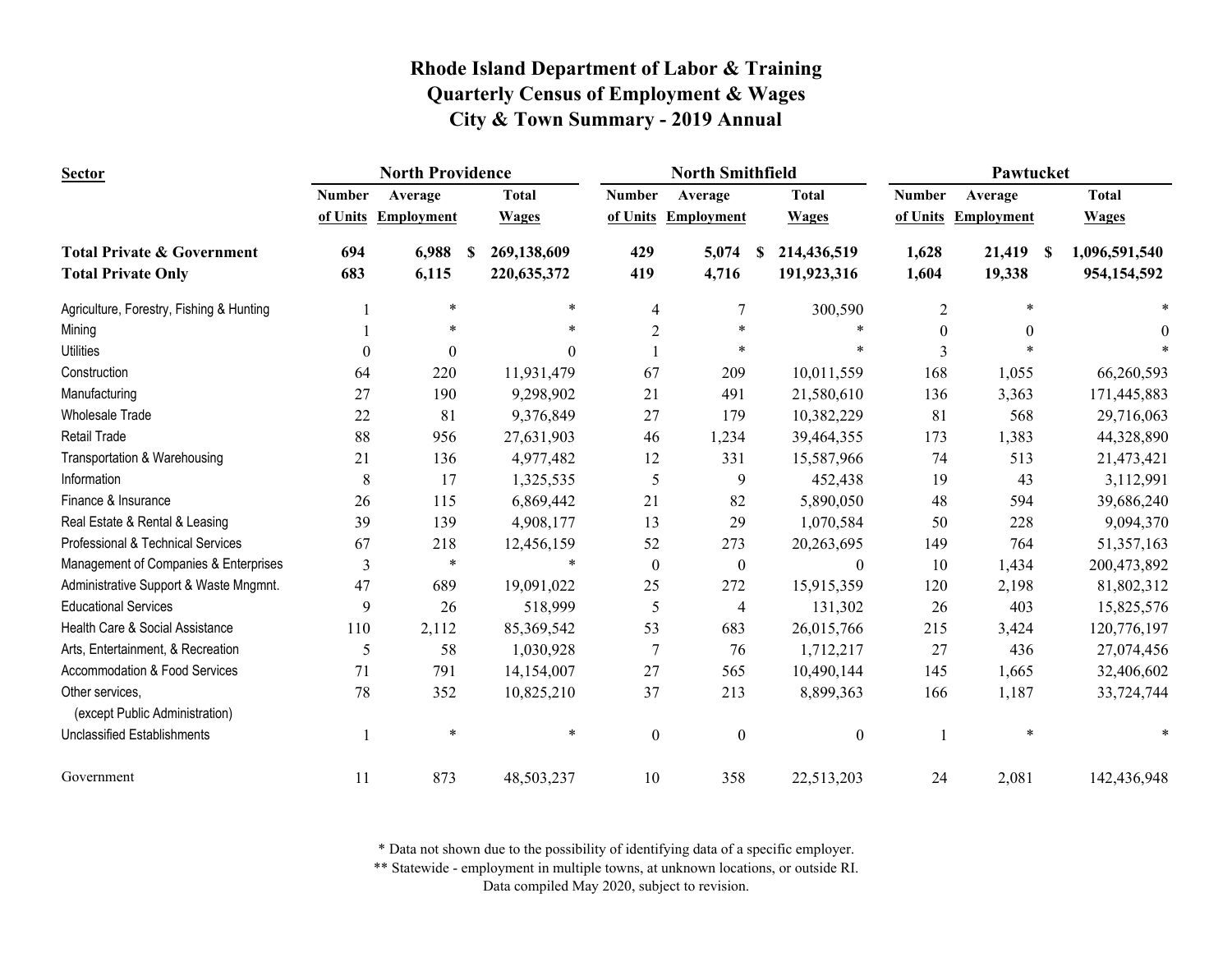| <b>Sector</b>                                     |                  | Portsmouth          |                   |                  | Providence          |                           | Richmond       |                     |                  |
|---------------------------------------------------|------------------|---------------------|-------------------|------------------|---------------------|---------------------------|----------------|---------------------|------------------|
|                                                   | <b>Number</b>    | Average             | <b>Total</b>      | <b>Number</b>    | Average             | <b>Total</b>              | <b>Number</b>  | Average             | <b>Total</b>     |
|                                                   |                  | of Units Employment | <b>Wages</b>      |                  | of Units Employment | <b>Wages</b>              |                | of Units Employment | <b>Wages</b>     |
| <b>Total Private &amp; Government</b>             | 564              | 6,223               | 371,692,923<br>-S | 6,080            | 114,856             | 6,924,959,686<br><b>S</b> | 165            | 2,033               | 90,615,670<br>-S |
| <b>Total Private Only</b>                         | 547              | 5,509               | 332,843,154       | 5,972            | 98,987              | 5,804,055,271             | 156            | 1,364               | 48,079,495       |
| Agriculture, Forestry, Fishing & Hunting          | 12               | 46                  | 1,299,874         | 3                | $\ast$              | $\ast$                    | 9              | 49                  | 2,617,557        |
| Mining                                            | $\mathbf{0}$     | $\theta$            | 0                 | $\boldsymbol{0}$ | $\boldsymbol{0}$    | $\theta$                  |                |                     |                  |
| <b>Utilities</b>                                  |                  |                     |                   | 9                | 486                 | 62,048,097                | $\theta$       | $\mathbf{0}$        | $\Omega$         |
| Construction                                      | 78               | 404                 | 21,734,406        | 310              | 2,777               | 225,916,823               | 27             | 113                 | 5,634,391        |
| Manufacturing                                     | 20               | 1,473               | 154,048,932       | 216              | 3,513               | 165,788,119               | 5              | 88                  | 3,868,416        |
| <b>Wholesale Trade</b>                            | 31               | 108                 | 9,560,428         | 227              | 2,885               | 205,579,720               | 6              | 64                  | 4,004,340        |
| <b>Retail Trade</b>                               | 55               | 572                 | 23, 132, 323      | 651              | 6,822               | 195,690,299               | 23             | 290                 | 8,748,482        |
| Transportation & Warehousing                      | 9                | 95                  | 3,134,436         | 125              | 891                 | 35,107,677                | $\overline{4}$ | 108                 | 2,695,604        |
| Information                                       | 16               | 52                  | 4,624,898         | 132              | 1,636               | 105,931,256               | $\overline{2}$ | $\ast$              |                  |
| Finance & Insurance                               | 22               | 183                 | 17, 121, 861      | 318              | 4,573               | 576,355,047               | 6              | 50                  | 2,211,866        |
| Real Estate & Rental & Leasing                    | 18               | 40                  | 2,263,570         | 197              | 1,619               | 86, 365, 486              | $\theta$       | $\mathbf{0}$        | $\theta$         |
| Professional & Technical Services                 | 69               | 137                 | 9,827,713         | 1,040            | 6,901               | 619,060,220               | 15             | 102                 | 5,843,683        |
| Management of Companies & Enterprises             | 5                | $\ast$              | $\ast$            | 45               | 2,808               | 296,618,319               | $\theta$       | $\boldsymbol{0}$    | $\overline{0}$   |
| Administrative Support & Waste Mngmnt.            | 38               | 318                 | 9,737,742         | 396              | 7,288               | 277,205,626               | 11             | 71                  | 2,769,481        |
| <b>Educational Services</b>                       | 18               | 286                 | 12, 101, 344      | 154              | 12,644              | 756,916,742               | $\theta$       | $\boldsymbol{0}$    | $\theta$         |
| Health Care & Social Assistance                   | 49               | 949                 | 40,024,970        | 761              | 28,684              | 1,749,715,003             | 10             | 35                  | 1,359,749        |
| Arts, Entertainment, & Recreation                 | 12               | 117                 | 4,157,505         | 74               | 1,068               | 38,015,220                | 6              | 103                 | 1,600,241        |
| Accommodation & Food Services                     | 44               | 525                 | 11,804,953        | 637              | 10,266              | 248,091,600               | 20             | 236                 | 4,154,155        |
| Other services,<br>(except Public Administration) | 55               | 196                 | 7,637,456         | 681              | 4,092               | 158,533,681               | 15             | 33                  | 897,422          |
| <b>Unclassified Establishments</b>                | $\boldsymbol{0}$ | $\boldsymbol{0}$    | $\boldsymbol{0}$  | $\mathfrak{Z}$   | *                   | $\ast$                    | $\mathbf{0}$   | $\boldsymbol{0}$    | $\boldsymbol{0}$ |
| Government                                        | 17               | 714                 | 38,849,769        | 108              | 15,869              | 1,120,904,415             | 9              | 669                 | 42,536,175       |

\* Data not shown due to the possibility of identifying data of a specific employer.

\*\* Statewide - employment in multiple towns, at unknown locations, or outside RI.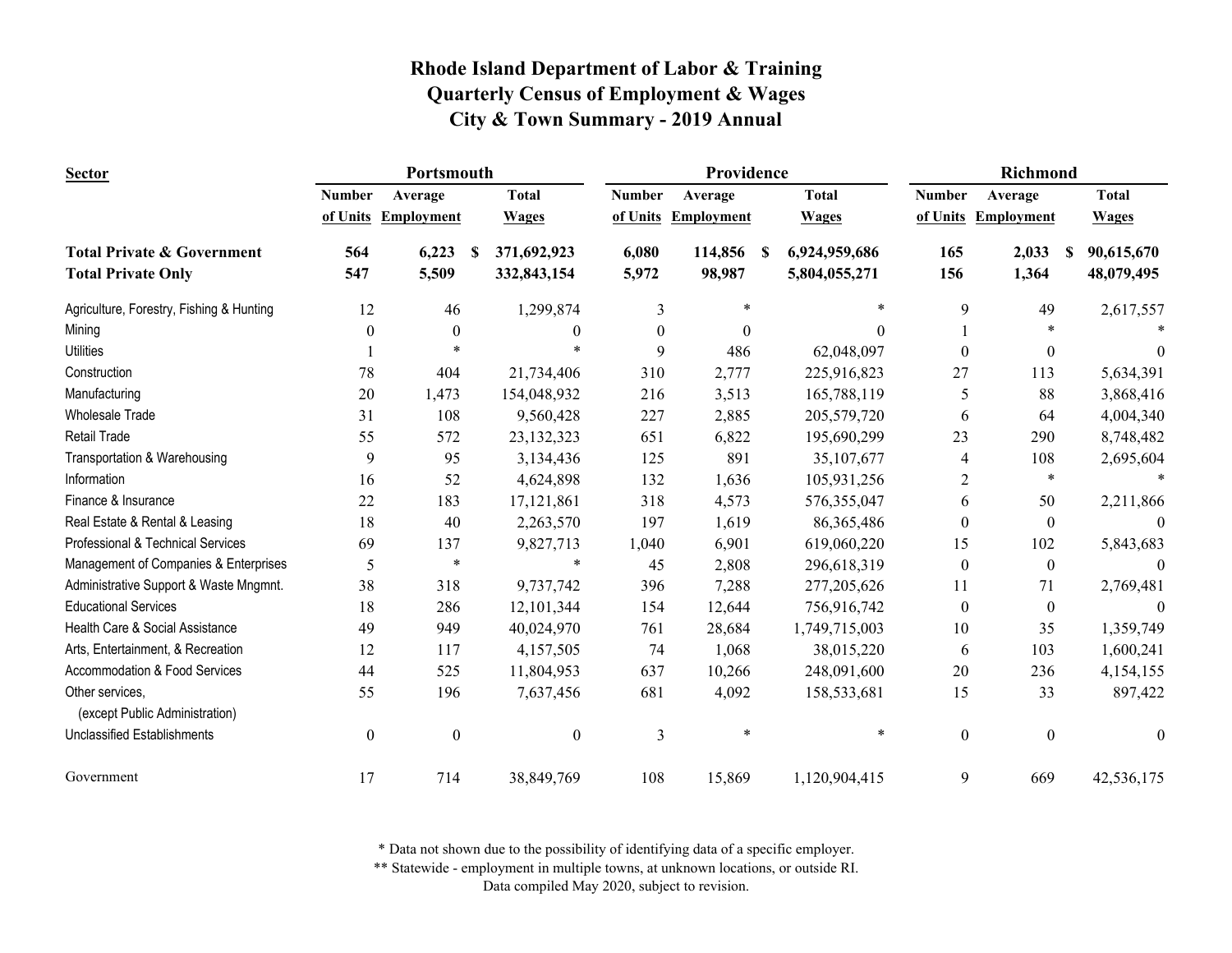| <b>Scituate</b><br><b>Sector</b>         |                  |                   |                    | Smithfield    |            | <b>South Kingstown</b> |                |                     |                  |
|------------------------------------------|------------------|-------------------|--------------------|---------------|------------|------------------------|----------------|---------------------|------------------|
|                                          | <b>Number</b>    | Average           | <b>Total</b>       | <b>Number</b> | Average    | <b>Total</b>           | <b>Number</b>  | Average             | <b>Total</b>     |
|                                          | of Units         | <b>Employment</b> | <b>Wages</b>       | of Units      | Employment | <b>Wages</b>           |                | of Units Employment | <b>Wages</b>     |
| <b>Total Private &amp; Government</b>    | 294              | 1,778             | 81,563,916<br>- \$ | 899           | 14,962     | 1,235,470,886<br>S     | 1,061          | 14,012              | 729,095,586<br>S |
| <b>Total Private Only</b>                | 281              | 1,187             | 41,541,271         | 884           | 14,353     | 1,195,024,490          | 1,038          | 10,395              | 479,511,158      |
| Agriculture, Forestry, Fishing & Hunting | 7                | 38                | 1,046,321          | 5             | 14         | 245,711                | 19             | 110                 | 3,769,475        |
| Mining                                   | $\theta$         | $\boldsymbol{0}$  | $\theta$           |               | $\ast$     |                        |                | $\ast$              |                  |
| <b>Utilities</b>                         |                  | *                 |                    | $\theta$      | $\theta$   | $\Omega$               | $\overline{2}$ | $\ast$              |                  |
| Construction                             | 73               | 255               | 12, 107, 215       | 120           | 994        | 70,178,461             | 136            | 459                 | 22,850,321       |
| Manufacturing                            | 10               | 13                | 576,489            | 60            | 1,042      | 60,798,015             | 34             | 567                 | 53,719,914       |
| <b>Wholesale Trade</b>                   | 13               | 26                | 1,404,527          | 49            | 702        | 56,715,698             | 55             | 509                 | 45,805,751       |
| <b>Retail Trade</b>                      | 20               | 199               | 5,962,555          | 101           | 1,824      | 51,560,310             | 101            | 1,244               | 42,855,139       |
| Transportation & Warehousing             | 16               | 61                | 3,146,559          | 18            | 133        | 8,754,196              | 10             | 141                 | 5,170,026        |
| Information                              | 3                | $\ast$            |                    | 8             | 158        | 12,166,501             | 21             | 125                 | 9,609,286        |
| Finance & Insurance                      | 10               | 16                | 702,403            | 48            | 3,290      | 604,266,238            | 34             | 342                 | 23,726,050       |
| Real Estate & Rental & Leasing           | 8                | 13                | 563,965            | 23            | 113        | 10,041,859             | 31             | 239                 | 6,310,245        |
| Professional & Technical Services        | 30               | 87                | 4,746,700          | 129           | 669        | 76,883,832             | 119            | 374                 | 29,017,476       |
| Management of Companies & Enterprises    | $\boldsymbol{0}$ | $\boldsymbol{0}$  | $\boldsymbol{0}$   | 5             | 265        | 48,737,526             | 7              | 21                  | 1,626,022        |
| Administrative Support & Waste Mngmnt.   | 21               | 40                | 1,585,181          | 62            | 502        | 25,888,660             | 91             | 343                 | 15,062,784       |
| <b>Educational Services</b>              |                  | $\ast$            | $\ast$             | 10            | 920        | 58,984,835             | 20             | 379                 | 14,350,812       |
| Health Care & Social Assistance          | 28               | 114               | 2,727,923          | 79            | 1,465      | 48,959,878             | 123            | 3,072               | 141,459,506      |
| Arts, Entertainment, & Recreation        | $\overline{2}$   | $\ast$            | $\ast$             | 17            | 93         | 2,298,661              | 32             | 231                 | 6,160,432        |
| Accommodation & Food Services            | 19               | 216               | 3,828,086          | 83            | 1,495      | 30,974,381             | 105            | 1,600               | 35,109,779       |
| Other services,                          | 24               | 73                | 2,434,953          | 70            | 650        | 26,585,566             | 101            | 610                 | 21,206,046       |
| (except Public Administration)           |                  |                   |                    |               |            |                        |                |                     |                  |
| <b>Unclassified Establishments</b>       | $\boldsymbol{0}$ | $\boldsymbol{0}$  | $\boldsymbol{0}$   |               | $\ast$     | $\ast$                 |                | $\ast$              |                  |
| Government                               | 13               | 591               | 40,022,645         | 15            | 609        | 40,446,396             | 23             | 3,617               | 249,584,428      |

\* Data not shown due to the possibility of identifying data of a specific employer.

\*\* Statewide - employment in multiple towns, at unknown locations, or outside RI.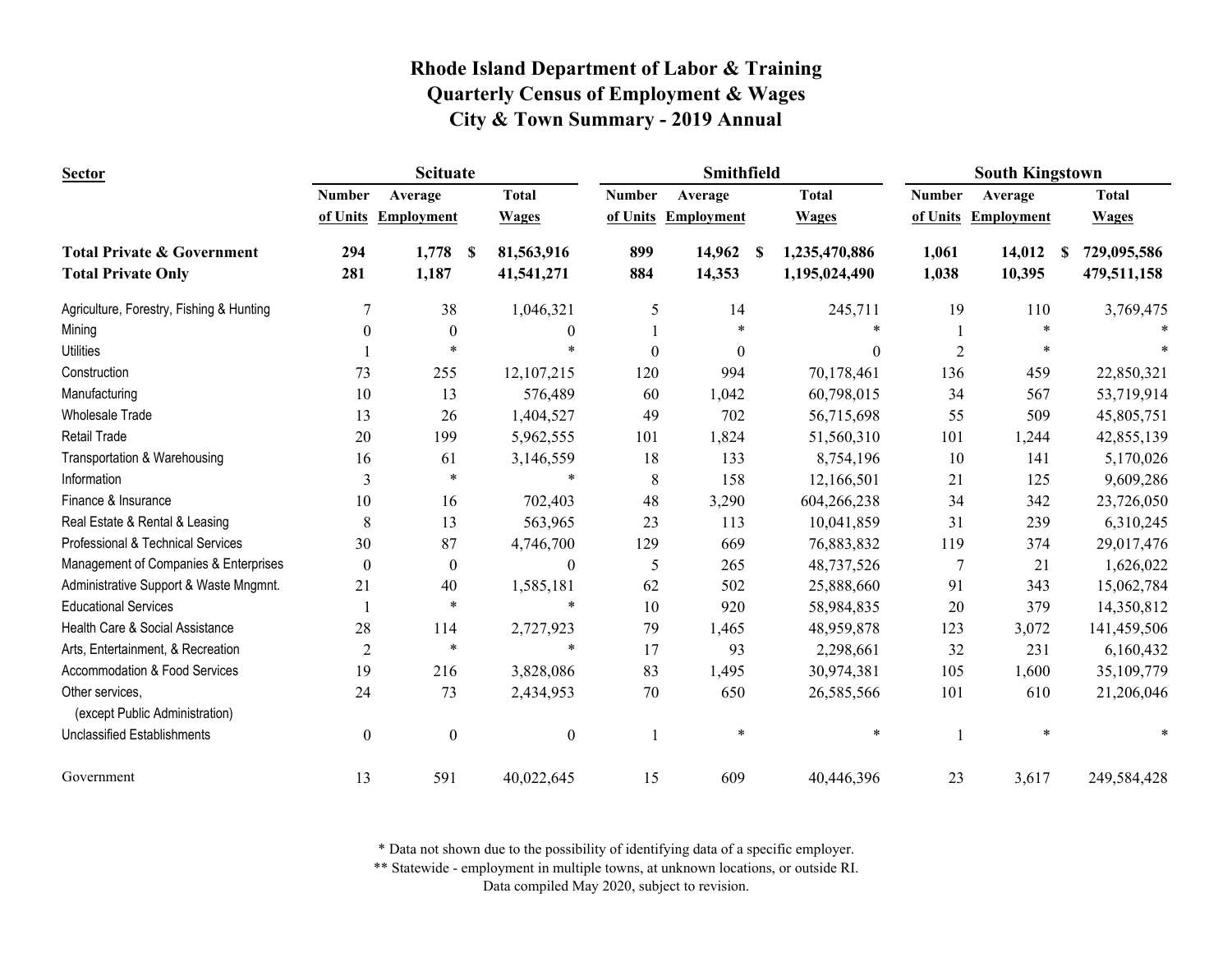| <b>Sector</b>                            |                  | <b>Tiverton</b>   |    |                  |                  | Warren              |                  | Warwick          |                     |                     |  |
|------------------------------------------|------------------|-------------------|----|------------------|------------------|---------------------|------------------|------------------|---------------------|---------------------|--|
|                                          | <b>Number</b>    | Average           |    | <b>Total</b>     | <b>Number</b>    | Average             | <b>Total</b>     | <b>Number</b>    | Average             | <b>Total</b>        |  |
|                                          | of Units         | <b>Employment</b> |    | <b>Wages</b>     |                  | of Units Employment | <b>Wages</b>     |                  | of Units Employment | <b>Wages</b>        |  |
| <b>Total Private &amp; Government</b>    | 405              | 3,391             | -S | 135,661,958      | 403              | 3,632               | 145,872,677<br>S | 3,203            | 48,491              | 2,456,114,023<br>-8 |  |
| <b>Total Private Only</b>                | 392              | 2,913             |    | 109,096,401      | 395              | 3,471               | 137,067,291      | 3,169            | 44,708              | 2,186,802,603       |  |
| Agriculture, Forestry, Fishing & Hunting | 6                | 22                |    | 466,245          | $\overline{c}$   | $\ast$              | $\ast$           | $\ast$           | $\ast$              |                     |  |
| Mining                                   | $\mathbf{0}$     | $\boldsymbol{0}$  |    | $\theta$         | $\boldsymbol{0}$ | $\theta$            | 0                | $\theta$         | $\theta$            | $\theta$            |  |
| <b>Utilities</b>                         | $\overline{4}$   | 23                |    | 2,420,304        | $\boldsymbol{0}$ | $\Omega$            | 0                | $\theta$         | $\Omega$            | 0                   |  |
| Construction                             | 55               | 217               |    | 10,722,151       | 49               | 140                 | 7,191,460        | 300              | 2,378               | 164,017,459         |  |
| Manufacturing                            | 16               | 108               |    | 3,648,026        | 35               | 757                 | 37,416,679       | 116              | 2,847               | 183, 125, 292       |  |
| <b>Wholesale Trade</b>                   | 22               | 106               |    | 5,714,539        | 20               | 124                 | 7,932,416        | 199              | 1,795               | 110,030,156         |  |
| <b>Retail Trade</b>                      | 62               | 600               |    | 24,979,351       | 43               | 292                 | 8,959,949        | 382              | 7,278               | 235,800,901         |  |
| Transportation & Warehousing             | 10               | 62                |    | 1,608,270        | $\overline{c}$   | $\ast$              |                  | 75               | 2,447               | 109,347,148         |  |
| Information                              |                  | $\ast$            |    | $\ast$           | 3                | $\ast$              |                  | 32               | 384                 | 20,971,417          |  |
| Finance & Insurance                      | 15               | 57                |    | 3,207,357        | 13               | 183                 | 8,865,973        | 204              | 2,721               | 216,661,940         |  |
| Real Estate & Rental & Leasing           | 6                | 8                 |    | 502,267          | 10               | 37                  | 1,254,731        | 132              | 1,191               | 53,005,032          |  |
| Professional & Technical Services        | 45               | 72                |    | 5,620,345        | 44               | 228                 | 13, 161, 245     | 417              | 1,921               | 124,048,310         |  |
| Management of Companies & Enterprises    |                  | $\ast$            |    | *                | $\overline{c}$   | $\ast$              | $\ast$           | 21               | 1,627               | 138,144,446         |  |
| Administrative Support & Waste Mngmnt.   | 35               | 74                |    | 3,289,147        | 30               | 155                 | 4,899,918        | 235              | 2,822               | 101,685,037         |  |
| <b>Educational Services</b>              | 5                | 26                |    | 497,909          | 5                | 93                  | 4,143,545        | 46               | 583                 | 24,321,739          |  |
| Health Care & Social Assistance          | 29               | 393               |    | 14, 162, 792     | 38               | 488                 | 20,219,296       | 396              | 8,754               | 515,565,100         |  |
| Arts, Entertainment, & Recreation        | 6                | 26                |    | 507,938          | 9                | 60                  | 1,167,824        | 38               | 633                 | 13,741,729          |  |
| Accommodation & Food Services            | 36               | 998               |    | 28,548,421       | 47               | 559                 | 9,726,730        | 262              | 5,577               | 118,817,918         |  |
| Other services,                          | 45               | 119               |    | 2,974,275        | 49               | 209                 | 6,244,334        | 307              | 1,712               | 56,281,808          |  |
| (except Public Administration)           |                  |                   |    |                  |                  |                     |                  |                  | $\ast$              |                     |  |
| <b>Unclassified Establishments</b>       | $\boldsymbol{0}$ | $\boldsymbol{0}$  |    | $\boldsymbol{0}$ | $\boldsymbol{0}$ | $\boldsymbol{0}$    | $\mathbf{0}$     | $\boldsymbol{2}$ |                     |                     |  |
| Government                               | 13               | 478               |    | 26,565,557       | 8                | 161                 | 8,805,386        | 34               | 3,783               | 269,311,420         |  |

\* Data not shown due to the possibility of identifying data of a specific employer.

\*\* Statewide - employment in multiple towns, at unknown locations, or outside RI.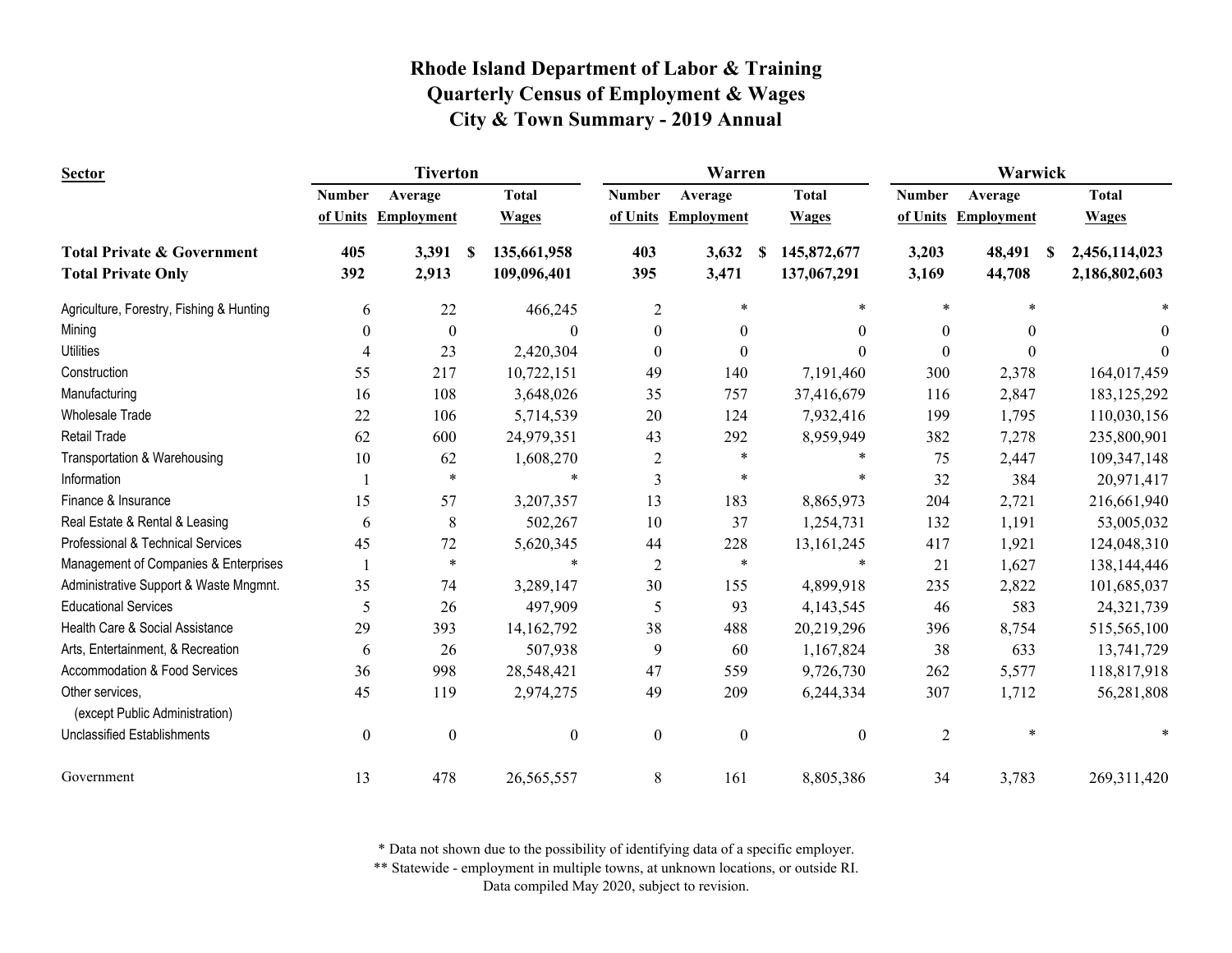| <b>Sector</b>                            | Westerly      |                     |                  |                  | <b>West Greenwich</b> |                           | <b>West Warwick</b> |                     |                  |
|------------------------------------------|---------------|---------------------|------------------|------------------|-----------------------|---------------------------|---------------------|---------------------|------------------|
|                                          | <b>Number</b> | Average             | <b>Total</b>     | <b>Number</b>    | Average               | <b>Total</b>              | <b>Number</b>       | Average             | <b>Total</b>     |
|                                          |               | of Units Employment | <b>Wages</b>     | of Units         | Employment            | <b>Wages</b>              |                     | of Units Employment | <b>Wages</b>     |
| <b>Total Private &amp; Government</b>    | 913           | 9,854               | 410,418,688<br>S | 245              | 3,295                 | 248, 345, 133<br><b>S</b> | 595                 | 7,956               | 411,298,559<br>S |
| <b>Total Private Only</b>                | 893           | 8,792               | 356,674,774      | 234              | 2,905                 | 226,711,712               | 579                 | 6,949               | 348,173,935      |
| Agriculture, Forestry, Fishing & Hunting | 2             | $\ast$              | $\ast$           |                  | $\ast$                | $\ast$                    |                     | $\ast$              |                  |
| Mining                                   |               | $\ast$              |                  |                  |                       |                           | $\boldsymbol{0}$    |                     | $\theta$         |
| <b>Utilities</b>                         |               |                     |                  | $\Omega$         | $\boldsymbol{0}$      | $\theta$                  |                     |                     |                  |
| Construction                             | 93            | 371                 | 19,851,480       | 40               | 143                   | 7,432,285                 | 67                  | 396                 | 19,599,454       |
| Manufacturing                            | 28            | 642                 | 37,802,475       | 11               | 884                   | 106,180,060               | 27                  | 1,318               | 74,924,995       |
| <b>Wholesale Trade</b>                   | 37            | 95                  | 6,075,922        | 12               | 248                   | 19,024,702                | 26                  | 343                 | 25,195,454       |
| <b>Retail Trade</b>                      | 139           | 2,029               | 62,335,044       | 14               | 101                   | 2,927,856                 | 84                  | 995                 | 44, 151, 505     |
| Transportation & Warehousing             | 13            | 68                  | 2,834,057        | 10               | 223                   | 10,570,153                | 12                  | 384                 | 21,072,488       |
| Information                              | 13            | 95                  | 5,128,806        | $\overline{4}$   | 13                    | 1,635,384                 | 13                  | 716                 | 56,324,275       |
| Finance & Insurance                      | 32            | 210                 | 14, 121, 356     | 10               | 16                    | 864,145                   | 19                  | 83                  | 5,700,485        |
| Real Estate & Rental & Leasing           | 22            | 76                  | 2,931,489        | 10               | 127                   | 9,686,382                 | 22                  | 64                  | 2,391,222        |
| Professional & Technical Services        | 85            | 266                 | 14,967,638       | 39               | 490                   | 48,669,266                | 59                  | 210                 | 13,386,343       |
| Management of Companies & Enterprises    | 5             | 262                 | 25,126,243       | $\overline{2}$   | $\ast$                | $\ast$                    | 3                   | $\ast$              |                  |
| Administrative Support & Waste Mngmnt.   | 60            | 204                 | 6,616,341        | 27               | 166                   | 6,205,708                 | 41                  | 280                 | 8,863,597        |
| <b>Educational Services</b>              | 8             | 46                  | 1,981,094        |                  | $\ast$                | ∗                         | 6                   | 32                  | 668,647          |
| Health Care & Social Assistance          | 110           | 1,815               | 87,576,827       | 22               | 109                   | 3,399,537                 | 61                  | 895                 | 34,885,371       |
| Arts, Entertainment, & Recreation        | 40            | 588                 | 15,800,736       | $\mathfrak{Z}$   | $\ast$                | $\ast$                    | 8                   | 23                  | 669,210          |
| Accommodation & Food Services            | 119           | 1,661               | 42,000,201       | 20               | 273                   | 6,342,799                 | 61                  | 724                 | 13,282,765       |
| Other services,                          | 89            | 341                 | 9,461,686        | 10               | 25                    | 845,095                   | 75                  | 324                 | 10,282,319       |
| (except Public Administration)           |               |                     |                  |                  |                       |                           |                     |                     |                  |
| <b>Unclassified Establishments</b>       | $\mathbf{0}$  | $\boldsymbol{0}$    | $\boldsymbol{0}$ | $\boldsymbol{0}$ | $\boldsymbol{0}$      | $\boldsymbol{0}$          | $\boldsymbol{0}$    | $\mathbf{0}$        | $\theta$         |
| Government                               | 20            | 1,062               | 53,743,914       | 11               | 390                   | 21,633,421                | 16                  | 1,007               | 63,124,624       |

\* Data not shown due to the possibility of identifying data of a specific employer.

\*\* Statewide - employment in multiple towns, at unknown locations, or outside RI.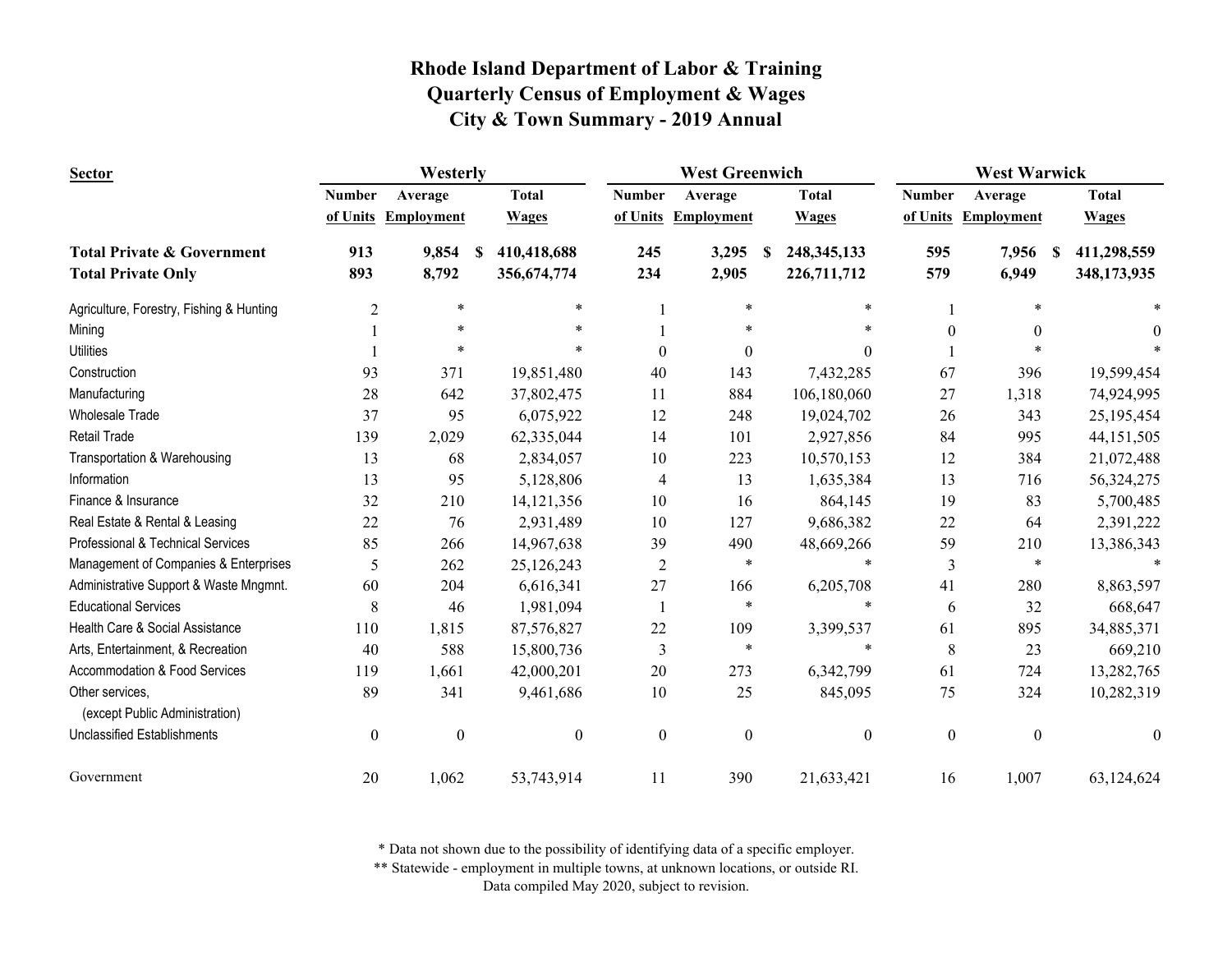| <b>Sector</b>                                                      |                  | Woonsocket        |   | Statewide **               |                  |                   |   |                            |
|--------------------------------------------------------------------|------------------|-------------------|---|----------------------------|------------------|-------------------|---|----------------------------|
|                                                                    | Number           | Average           |   | <b>Total</b>               | <b>Number</b>    | Average           |   | <b>Total</b>               |
|                                                                    | of Units         | <b>Employment</b> |   | <b>Wages</b>               | of Units         | <b>Employment</b> |   | <b>Wages</b>               |
| <b>Total Private &amp; Government</b><br><b>Total Private Only</b> | 919<br>901       | 13,994<br>12,425  | S | 899,284,476<br>811,353,779 | 4,791<br>4,763   | 10,752<br>10,616  | S | 942,529,814<br>927,689,585 |
| Agriculture, Forestry, Fishing & Hunting                           | $\overline{0}$   | $\boldsymbol{0}$  |   | $\boldsymbol{0}$           | 4                | 5                 |   | 197,720                    |
| Mining                                                             | $\overline{0}$   | $\boldsymbol{0}$  |   | $\boldsymbol{0}$           | $\boldsymbol{0}$ | $\boldsymbol{0}$  |   | $\boldsymbol{0}$           |
| <b>Utilities</b>                                                   | $\overline{2}$   | $\ast$            |   | $\ast$                     | 9                | 4                 |   | 697,426                    |
| Construction                                                       | 71               | 335               |   | 17,244,546                 | 257              | 806               |   | 56,835,250                 |
| Manufacturing                                                      | 54               | 958               |   | 48,911,348                 | 130              | 154               |   | 16,384,907                 |
| <b>Wholesale Trade</b>                                             | 39               | 329               |   | 24,374,628                 | 1,234            | 2,248             |   | 270,482,689                |
| Retail Trade                                                       | 114              | 1,357             |   | 76,156,845                 | 136              | 237               |   | 16,519,747                 |
| Transportation & Warehousing                                       | 22               | 539               |   | 22,659,404                 | 69               | 298               |   | 15,643,299                 |
| Information                                                        | 10               | 34                |   | 948,179                    | 216              | 512               |   | 52,629,501                 |
| Finance & Insurance                                                | 25               | 129               |   | 7,051,102                  | 219              | 663               |   | 69,477,393                 |
| Real Estate & Rental & Leasing                                     | 36               | 119               |   | 7,149,363                  | 67               | 154               |   | 7,149,116                  |
| Professional & Technical Services                                  | 154              | 503               |   | 48,120,964                 | 1,228            | 2,210             |   | 239,899,019                |
| Management of Companies & Enterprises                              | 15               | 2,558             |   | 352,781,992                | 52               | 205               |   | 14,387,781                 |
| Administrative Support & Waste Mngmnt.                             | 55               | 364               |   | 17,935,369                 | 581              | 2,250             |   | 114,768,501                |
| <b>Educational Services</b>                                        | 12               | 383               |   | 14,375,314                 | 127              | 220               |   | 10,729,439                 |
| Health Care & Social Assistance                                    | 123              | 3,400             |   | 144,475,318                | 126              | 244               |   | 16,280,484                 |
| Arts, Entertainment, & Recreation                                  | $\boldsymbol{7}$ | 112               |   | 2,626,461                  | 44               | 47                |   | 3,231,700                  |
| Accommodation & Food Services                                      | 88               | 930               |   | 16,897,887                 | 51               | 106               |   | 4,521,343                  |
| Other services,<br>(except Public Administration)                  | 79               | 356               |   | 8,530,608                  | 169              | 212               |   | 14,625,186                 |
| <b>Unclassified Establishments</b>                                 | 1                | $\ast$            |   | *                          | 61               | 42                |   | 3,229,084                  |
| Government                                                         | 18               | 1,569             |   | 87,930,697                 | 28               | 136               |   | 14,840,229                 |

\* Data not shown due to the possibility of identifying data of a specific employer.

\*\* Statewide - employment in multiple towns, at unknown locations, or outside RI.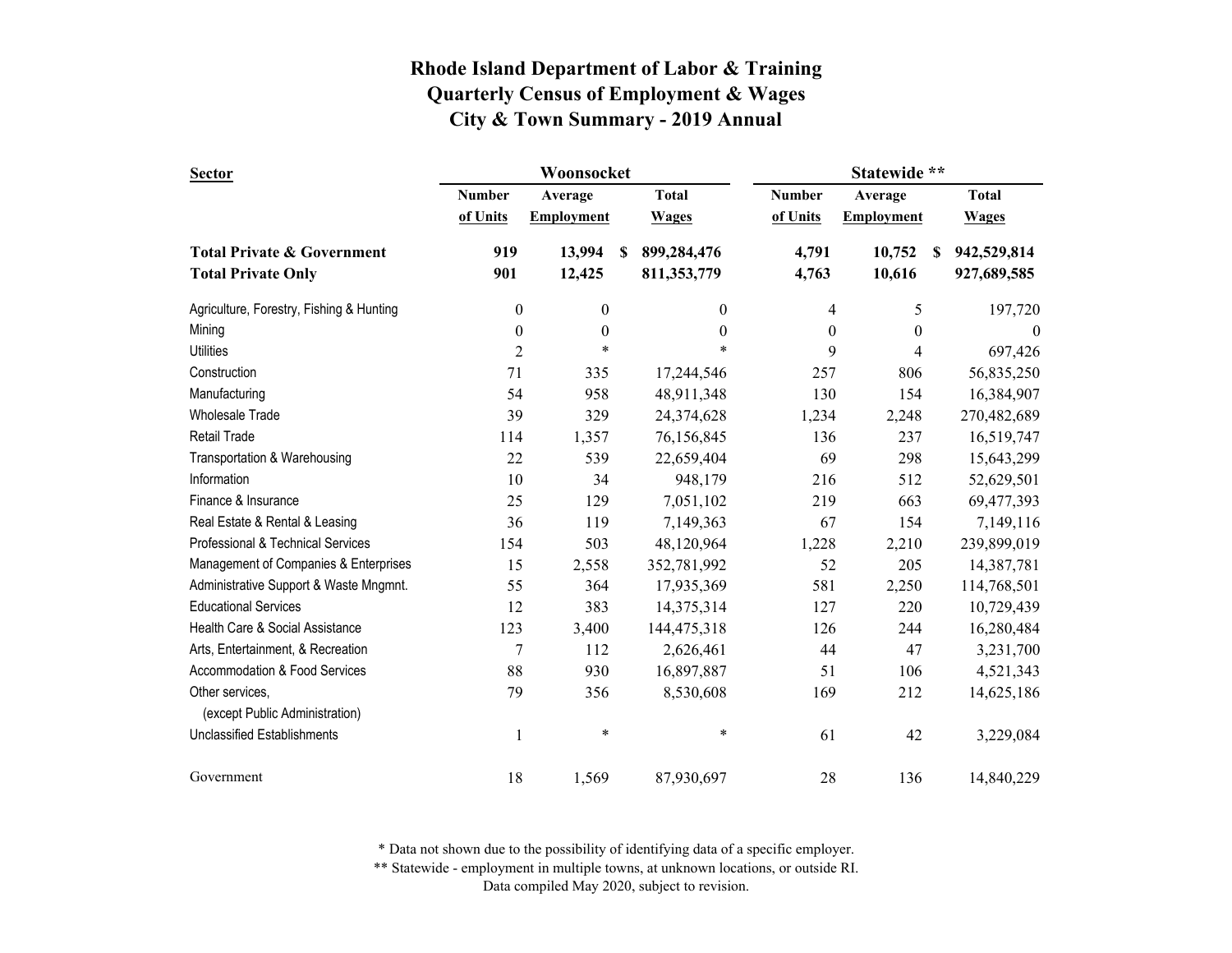| <b>Sector</b>                                     | <b>Bristol County</b> |                   |              |                | <b>Kent County</b> |               | <b>Newport County</b> |                   |               |  |
|---------------------------------------------------|-----------------------|-------------------|--------------|----------------|--------------------|---------------|-----------------------|-------------------|---------------|--|
|                                                   | <b>Number</b>         | Average           | <b>Total</b> | <b>Number</b>  | Average            | <b>Total</b>  | <b>Number</b>         | Average           | <b>Total</b>  |  |
|                                                   | of Units              | <b>Employment</b> | <b>Wages</b> | of Units       | <b>Employment</b>  | <b>Wages</b>  | of Units              | <b>Employment</b> | <b>Wages</b>  |  |
| <b>Total Private &amp; Government</b>             | 1,587                 | 13,860 \$         | 611,620,715  | 5,611          | 76,231 \$          | 3,863,081,079 | 3,421                 | 41,521 \$         | 2,239,353,609 |  |
| <b>Total Private Only</b>                         | 1,549                 | 11,832            | 494,516,229  | 5,519          | 69,152             | 3,402,896,514 | 3,317                 | 33,257            | 1,580,281,612 |  |
| Agriculture, Forestry, Fishing & Hunting          | $\overline{4}$        | 5                 | 76,056       | 19             | 64                 | 1,832,371     | 43                    | 232               | 7,168,632     |  |
| Mining                                            | $\boldsymbol{0}$      | $\boldsymbol{0}$  | $\theta$     |                |                    | $\ast$        | $\overline{2}$        | $\ast$            |               |  |
| <b>Utilities</b>                                  |                       |                   |              | $\Delta$       | $\ast$             | $\ast$        | $\overline{7}$        | 44                | 4,928,188     |  |
| Construction                                      | 190                   | 644               | 34,368,482   | 581            | 3,610              | 225, 395, 769 | 337                   | 1,635             | 89,603,475    |  |
| Manufacturing                                     | 100                   | 1,619             | 83,931,403   | 212            | 5,836              | 425,464,802   | 92                    | 2,296             | 207,558,703   |  |
| <b>Wholesale Trade</b>                            | 97                    | 340               | 28, 342, 383 | 323            | 2,861              | 199,376,331   | 154                   | 535               | 39,452,237    |  |
| <b>Retail Trade</b>                               | 134                   | 1,142             | 34,866,949   | 631            | 10,999             | 366, 151, 586 | 417                   | 4,199             | 142,964,101   |  |
| Transportation & Warehousing                      | $\overline{7}$        | 111               | 3,917,332    | 114            | 3,283              | 147,289,710   | 74                    | 586               | 25,471,319    |  |
| Information                                       | 31                    | 84                | 6,562,803    | 70             | 1,207              | 89,814,404    | 53                    | 288               | 23,026,350    |  |
| Finance & Insurance                               | 64                    | 450               | 27,940,924   | 316            | 3,261              | 257,486,197   | 133                   | 1,081             | 96,816,579    |  |
| Real Estate & Rental & Leasing                    | 43                    | 122               | 6,412,702    | 212            | 1,489              | 69,536,573    | 116                   | 557               | 28,361,424    |  |
| Professional & Technical Services                 | 198                   | 497               | 37,136,332   | 734            | 3,607              | 259,114,766   | 478                   | 3,493             | 261,347,942   |  |
| Management of Companies & Enterprises             | 11                    | 77                | 3,610,668    | 39             | 2,206              | 190,269,164   | 23                    | 511               | 50,118,599    |  |
| Administrative Support & Waste Mngmnt.            | 107                   | 450               | 17,341,497   | 412            | 4,058              | 145,642,732   | 270                   | 1,227             | 45,357,354    |  |
| <b>Educational Services</b>                       | 38                    | 1,654             | 79,053,818   | 79             | 1,424              | 59,479,435    | 55                    | 1,180             | 58,568,405    |  |
| Health Care & Social Assistance                   | 177                   | 1,790             | 65,299,764   | 692            | 12,760             | 675, 347, 304 | 253                   | 4,475             | 182,058,769   |  |
| Arts, Entertainment, & Recreation                 | 42                    | 440               | 13,833,410   | 67             | 801                | 17,242,830    | 101                   | 1,350             | 47,870,653    |  |
| Accommodation & Food Services                     | 132                   | 1,668             | 31,816,179   | 482            | 8,965              | 186,087,049   | 376                   | 7,808             | 208,950,713   |  |
| Other services,<br>(except Public Administration) | 187                   | 740               | 19,942,083   | 552            | 2,689              | 84,791,709    | 360                   | 1,757             | 60,313,650    |  |
| Unclassified Establishments                       |                       | $\ast$            | $\ast$       | $\overline{2}$ | $\ast$             | $\ast$        | $\overline{2}$        | $\ast$            |               |  |
| Government                                        | 38                    | 2,028             | 117,104,486  | 92             | 7,079              | 460,184,565   | 104                   | 8,264             | 659,071,997   |  |

\* Data not shown due to the possibility of identifying data of a specific employer.

\*\* Statewide - employment in multiple towns, at unknown locations, or outside RI.